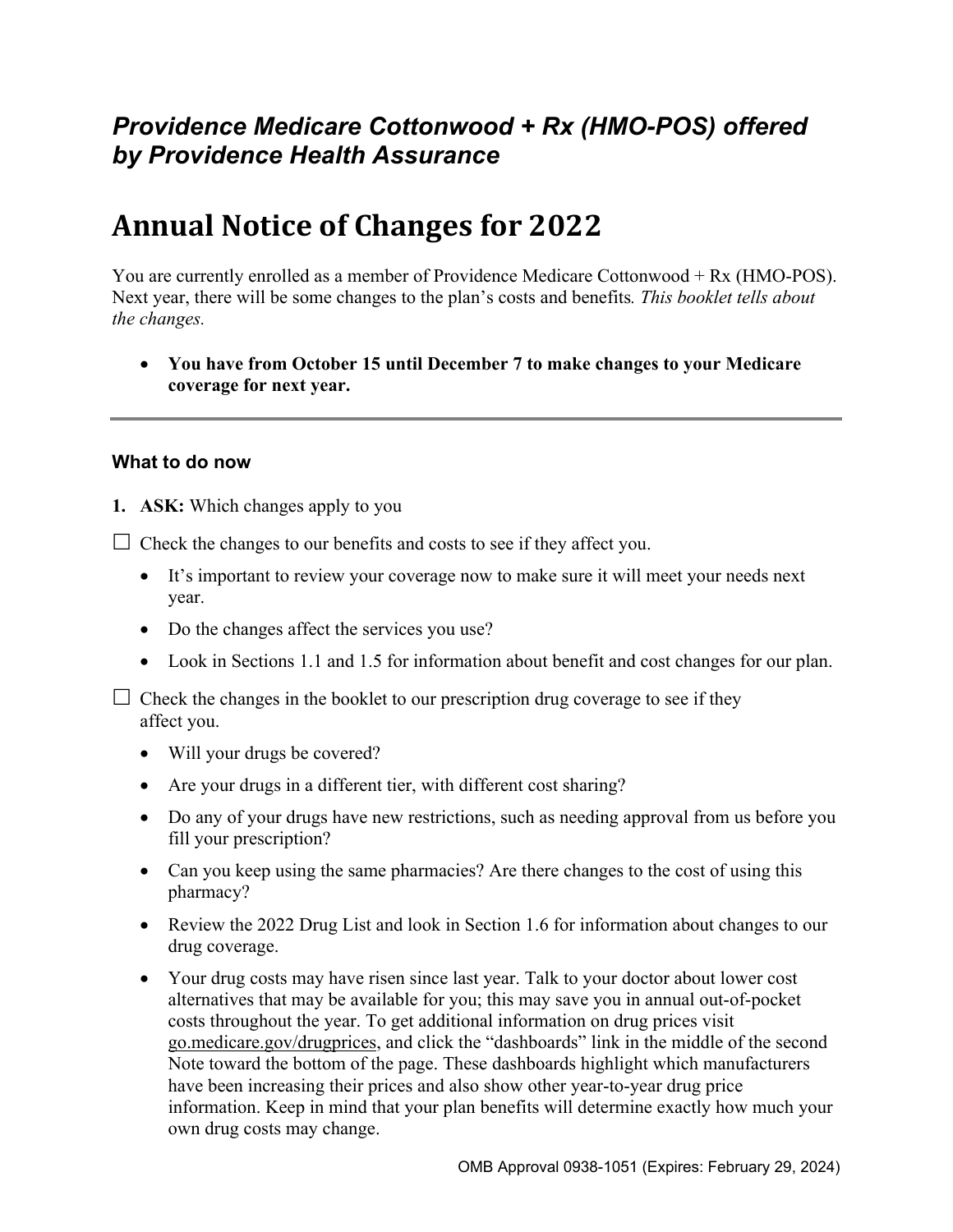$\Box$  Check to see if your doctors and other providers will be in our network next year.

- Are your doctors, including specialists you see regularly, in our network?
- What about the hospitals or other providers you use?
- Look in Sections 1.3 and 1.4 for information about our *Provider and Pharmacy Directory*.
- $\Box$  Think about your overall health care costs.
	- How much will you spend out-of-pocket for the services and prescription drugs you use regularly?
	- How much will you spend on your premium and deductibles?
	- How do your total plan costs compare to other Medicare coverage options?
- $\Box$  Think about whether you are happy with our plan.
- **2. COMPARE:** Learn about other plan choices

 $\Box$  Check coverage and costs of plans in your area.

- Use the personalized search feature on the Medicare Plan Finder at [www.medicare.gov/plan-compare](http://www.medicare.gov/plan-compare) website.
- Review the list in the back of your *Medicare & You 2022* handbook.
- Look in Section 3.2 to learn more about your choices.

 $\Box$  Once you narrow your choice to a preferred plan, confirm your costs and coverage on the plan's website.

- **3. CHOOSE:** Decide whether you want to change your plan
	- If you don't join another plan by December 7, 2021, you will be enrolled in Providence Medicare Cottonwood + Rx (HMO-POS).
	- To change to a **different plan** that may better meet your needs, you can switch plans between October 15 and December 7.
- **4. ENROLL:** To change plans, join a plan between **October 15** and **December 7, 2021**
	- If you don't join another plan by **December 7, 2021**, you will be enrolled in Providence Medicare Cottonwood + Rx (HMO-POS).
	- If you join another plan by **December 7, 2021**, your new coverage will start on **January 1, 2022.** You will be automatically disenrolled from your current plan.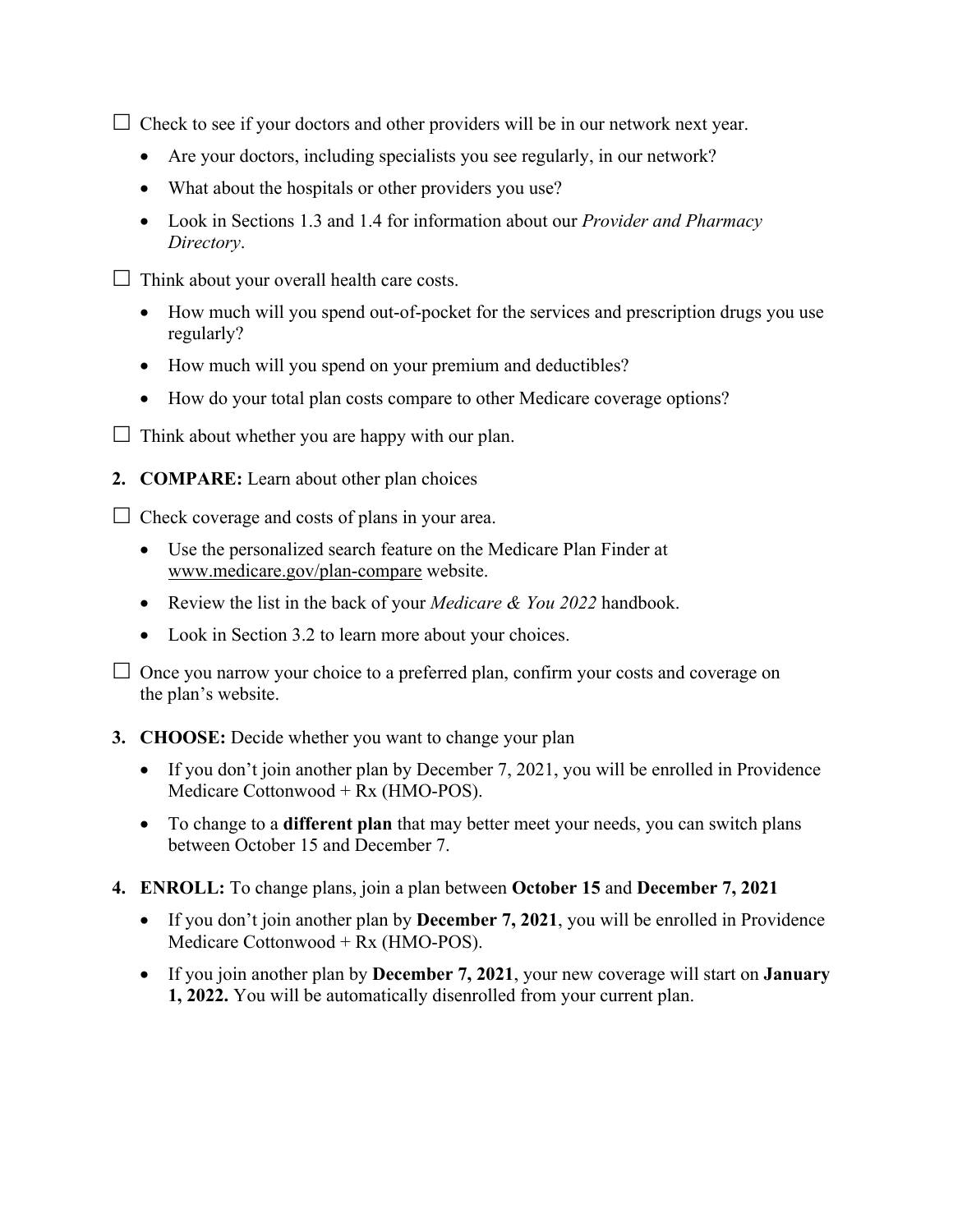### **Additional Resources**

- Please contact our Customer Service number at 503-574-8000 or 1-800-603-2340 for additional information. (TTY users should call 711.) Hours are 8 a.m. to 8 p.m. (Pacific Time), seven days a week.
- This information is available in a different format, including large print and braille.
- **Coverage under this Plan qualifies as Qualifying Health Coverage (QHC)** and satisfies the Patient Protection and Affordable Care Act's (ACA) individual shared responsibility requirement. Please visit the Internal Revenue Service (IRS) website at [www.irs.gov/Affordable-Care-Act/Individuals-and-Families](http://www.irs.gov/Affordable-Care-Act/Individuals-and-Families) for more information.

### **About Providence Medicare Cottonwood + Rx (HMO-POS)**

- Providence Medicare Advantage Plans is an HMO, HMO-POS and HMO SNP with Medicare and Oregon Health Plan contracts. Enrollment in Providence Medicare Advantage Plans depends on contract renewal.
- When this booklet says "we," "us," or "our," it means Providence Health Assurance. When it says "plan" or "our plan," it means Providence Medicare Cottonwood  $+ Rx$ (HMO-POS).

H9047\_2022ANOC16\_M File & Use 09052021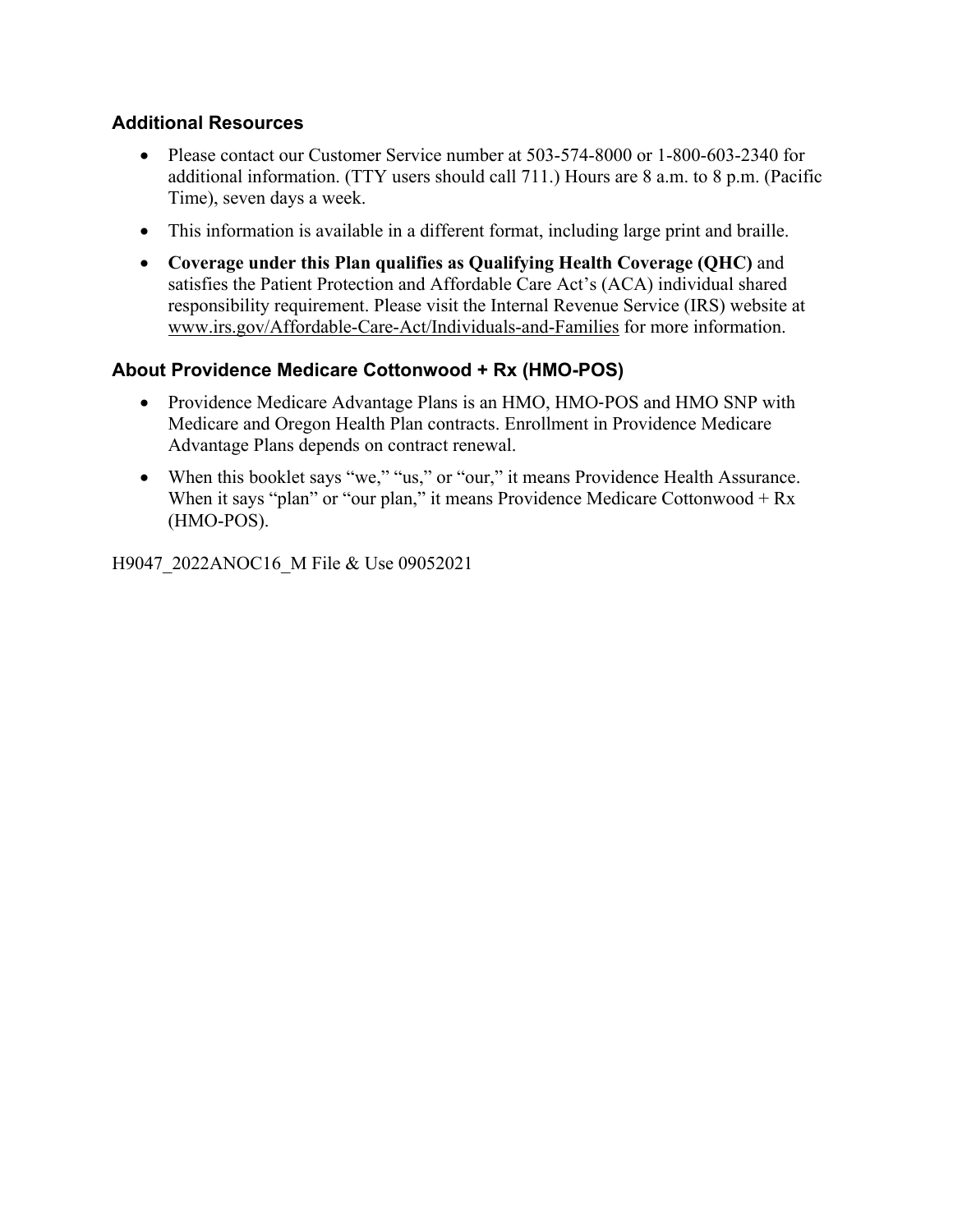### <span id="page-3-0"></span>**Summary of Important Costs for 2022**

The table below compares the 2021 costs and 2022 costs for Providence Medicare Cottonwood + Rx (HMO-POS) in several important areas. **Please note this is only a summary of changes**. A copy of the *Evidence of Coverage* is located on our website at

[www.ProvidenceHealthAssurance.com.](http://www.ProvidenceHealthAssurance.com) You may also call Customer Service to ask us to mail you an *Evidence of Coverage*.

| Cost                                                                                       | 2021 (this year)                                                                                         | 2022 (next year)                                                                                         |
|--------------------------------------------------------------------------------------------|----------------------------------------------------------------------------------------------------------|----------------------------------------------------------------------------------------------------------|
| Monthly plan premium*                                                                      | \$35                                                                                                     | \$35                                                                                                     |
| * Your premium may be higher or<br>lower than this amount. See<br>Section 1.1 for details. |                                                                                                          |                                                                                                          |
| Maximum out-of-pocket amount<br>This is the most you will pay                              | \$4,800 when using your<br>in-network benefit                                                            | \$4,800 when using your<br>in-network benefit                                                            |
| out-of-pocket for your covered<br>services.<br>(See Section 1.2 for details.)              | $$10,000$ when using your<br>Point-of-Service (POS)<br>benefit                                           | \$10,000 when using your<br>Point-of-Service (POS)<br>benefit                                            |
| <b>Doctor office visits</b>                                                                | Primary care visits in-<br>network:<br>There is no coinsurance,<br>copayment, or deductible<br>per visit | Primary care visits in-<br>network:<br>There is no coinsurance,<br>copayment, or deductible<br>per visit |
|                                                                                            | Primary care visits when<br>using your POS benefit:<br>\$25 copayment per visit                          | Primary care visits when<br>using your POS benefit:<br>\$25 copayment per visit                          |
|                                                                                            | Specialist visits in-<br>network:<br>\$35 copayment per visit                                            | Specialist visits in-<br>network:<br>\$35 copayment per visit                                            |
|                                                                                            | Specialist visits when<br>using your POS benefit:<br>\$50 copayment per visit                            | Specialist visits when<br>using your POS benefit:<br>\$50 copayment per visit                            |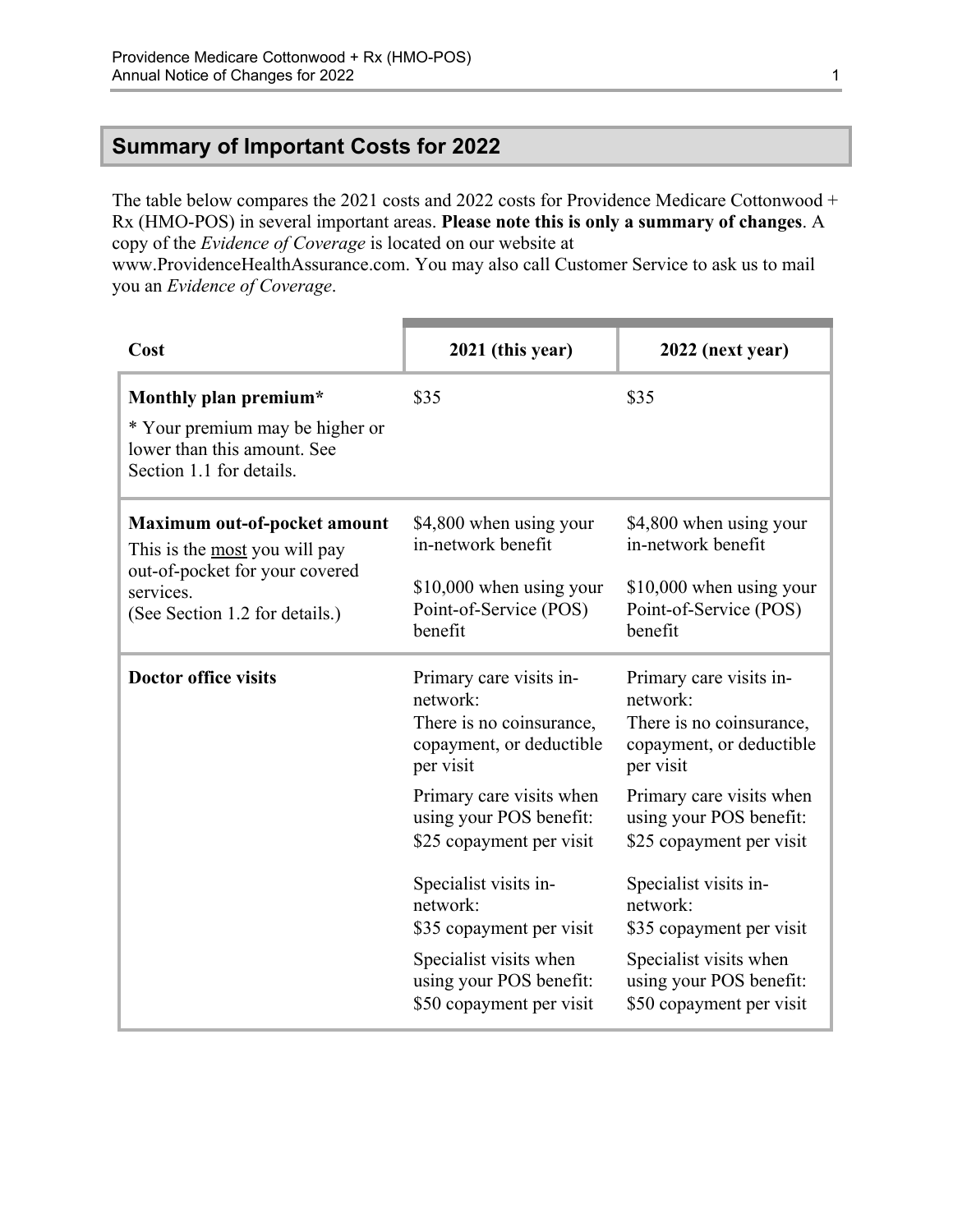| Cost                                                                                                                                                                                                                                                                                                                                                                                                                                                      | 2021 (this year)                                                                                                                                                                                                                            | 2022 (next year)                                                                                                                                                                                                                            |
|-----------------------------------------------------------------------------------------------------------------------------------------------------------------------------------------------------------------------------------------------------------------------------------------------------------------------------------------------------------------------------------------------------------------------------------------------------------|---------------------------------------------------------------------------------------------------------------------------------------------------------------------------------------------------------------------------------------------|---------------------------------------------------------------------------------------------------------------------------------------------------------------------------------------------------------------------------------------------|
| <b>Inpatient hospital stays</b><br>Includes inpatient acute, inpatient<br>rehabilitation, long-term care<br>hospitals and other types of<br>inpatient hospital services.<br>Inpatient hospital care starts the<br>day you are formally admitted to<br>the hospital with a doctor's order.<br>The day before you are discharged<br>is your last inpatient day.                                                                                             | Hospital stays in-<br>network:<br>\$325 copayment each day<br>for days 1-6 per<br>admission and there is no<br>coinsurance, copayment,<br>or deductible each day for<br>day 7 and beyond for<br>Medicare-covered<br>inpatient hospital care | Hospital stays in-<br>network:<br>\$325 copayment each day<br>for days 1-6 per<br>admission and there is no<br>coinsurance, copayment,<br>or deductible each day for<br>day 7 and beyond for<br>Medicare-covered<br>inpatient hospital care |
|                                                                                                                                                                                                                                                                                                                                                                                                                                                           | Hospital stays when<br>using your POS benefit:<br>30% of the total cost per<br>admission for Medicare-<br>covered inpatient hospital<br>care                                                                                                | Hospital stays when<br>using your POS benefit:<br>30% of the total cost per<br>admission for Medicare-<br>covered inpatient hospital<br>care                                                                                                |
| <b>Part D prescription drug</b><br>coverage                                                                                                                                                                                                                                                                                                                                                                                                               | Deductible: \$125                                                                                                                                                                                                                           | Deductible: \$0                                                                                                                                                                                                                             |
| (See Section 1.6 for details.)                                                                                                                                                                                                                                                                                                                                                                                                                            | Copayment/Coinsurance<br>during the Initial<br>Coverage Stage:                                                                                                                                                                              | Copayment/Coinsurance<br>during the Initial<br>Coverage Stage:                                                                                                                                                                              |
|                                                                                                                                                                                                                                                                                                                                                                                                                                                           | Drug Tier 1: \$0 per<br>$\bullet$<br>prescription at a<br>preferred network<br>pharmacy or \$16 per<br>prescription at a<br>network pharmacy                                                                                                | Drug Tier 1: \$0 per<br>prescription at a<br>preferred network<br>pharmacy or \$16 per<br>prescription at a<br>network pharmacy                                                                                                             |
| To find out which drugs are Select<br>Insulins, review the most recent<br>Drug List we provided<br>electronically. You can identify<br>Select Insulins by looking in the<br>formulary. They are indicated by<br>"SI" in the Requirements/Limits<br>section of the formulary. If you<br>have questions about the Drug List,<br>you can also call Customer Service<br>(Phone numbers for Customer)<br>Service are found in Section 7.1 of<br>this booklet). | Drug Tier 2: \$10 per<br>prescription at a<br>preferred network<br>pharmacy or \$20 per<br>prescription at a<br>network pharmacy                                                                                                            | Drug Tier 2: \$10 per<br>prescription at a<br>preferred network<br>pharmacy or \$20 per<br>prescription at a<br>network pharmacy                                                                                                            |
|                                                                                                                                                                                                                                                                                                                                                                                                                                                           | Additional coverage<br>for Select Insulins not<br>available                                                                                                                                                                                 | \$10-\$20 for Select<br>Insulins per month                                                                                                                                                                                                  |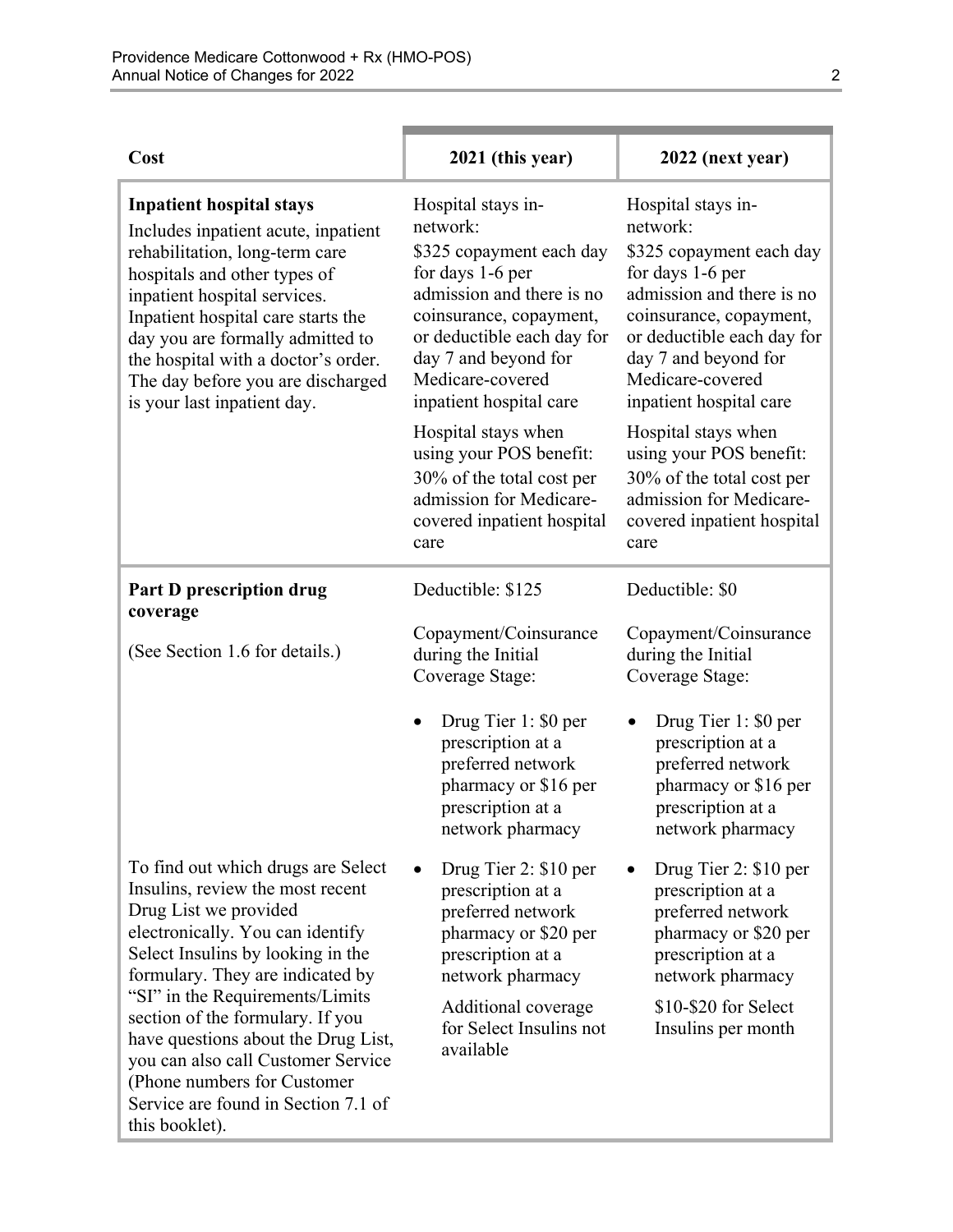| Cost | 2021 (this year)                                                                                                                    | 2022 (next year)                                                                                                                    |
|------|-------------------------------------------------------------------------------------------------------------------------------------|-------------------------------------------------------------------------------------------------------------------------------------|
|      | Drug Tier 3: \$47 per<br>prescription at a<br>preferred network<br>pharmacy or \$47 per<br>prescription at a<br>network pharmacy    | Drug Tier 3: \$47 per<br>prescription at a<br>preferred network<br>pharmacy or \$47 per<br>prescription at a<br>network pharmacy    |
|      | Additional coverage<br>for Select Insulins not<br>available                                                                         | \$35 for Select<br>Insulins per month                                                                                               |
|      | Drug Tier 4: \$100 per<br>prescription at a<br>preferred network<br>pharmacy or \$100 per<br>prescription at a<br>network pharmacy  | Drug Tier 4: \$100 per<br>prescription at a<br>preferred network<br>pharmacy or \$100 per<br>prescription at a<br>network pharmacy  |
|      | Drug Tier 5: $30\%$ of<br>the total cost at a<br>preferred network<br>pharmacy or 30% of<br>the total cost at a<br>network pharmacy | Drug Tier 5: $33\%$ of<br>the total cost at a<br>preferred network<br>pharmacy or 33% of<br>the total cost at a<br>network pharmacy |
|      | Drug Tier 6: Not<br>covered                                                                                                         | Drug Tier 6: \$0 per<br>prescription at a<br>preferred network<br>pharmacy or \$0 per<br>prescription at a<br>network pharmacy      |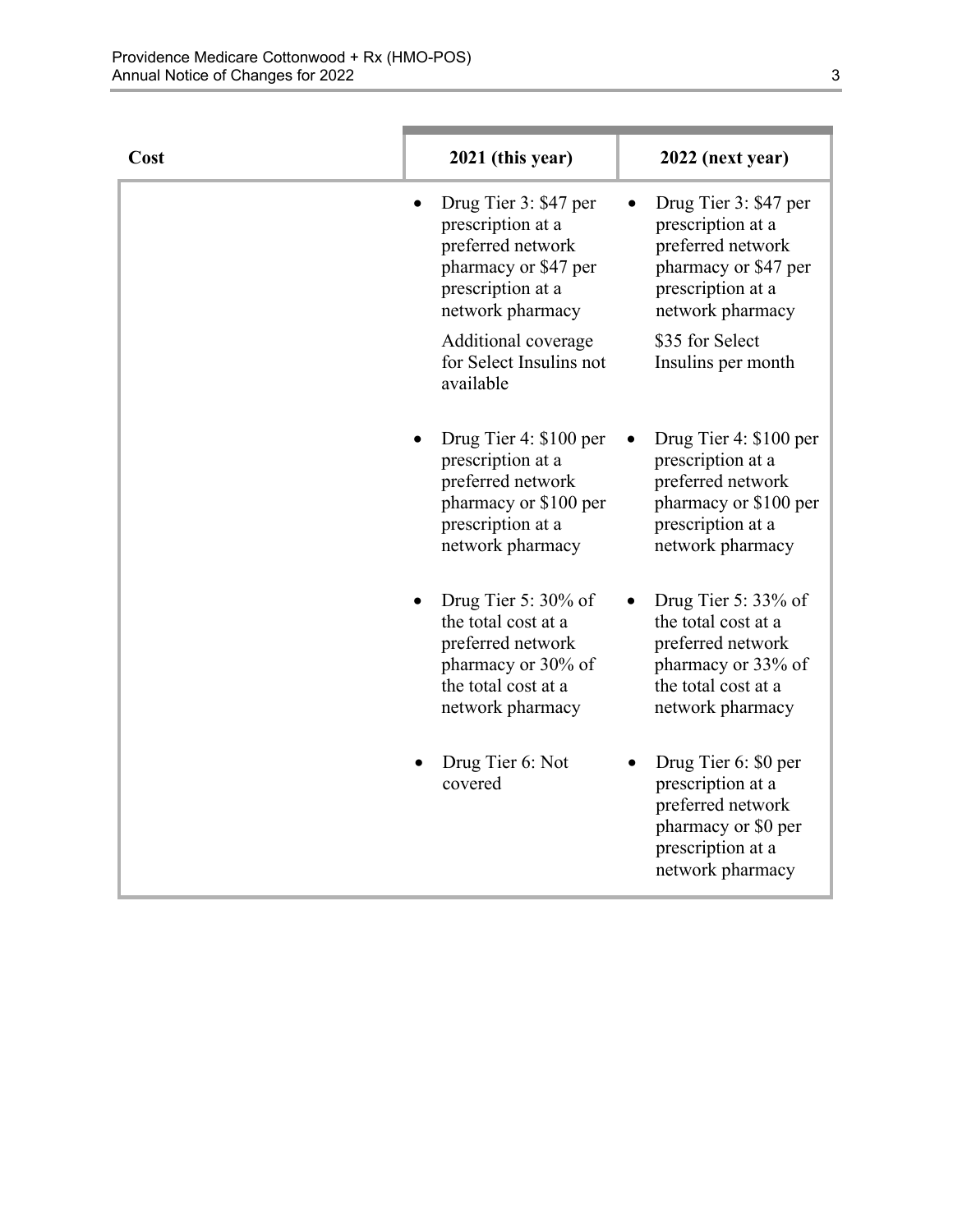# *Annual Notice of Changes* **for 2022 Table of Contents**

| <b>SECTION 1</b> |                                                                                      |  |
|------------------|--------------------------------------------------------------------------------------|--|
|                  |                                                                                      |  |
|                  |                                                                                      |  |
|                  |                                                                                      |  |
|                  |                                                                                      |  |
|                  |                                                                                      |  |
|                  |                                                                                      |  |
| <b>SECTION 2</b> |                                                                                      |  |
| <b>SECTION 3</b> |                                                                                      |  |
|                  | Section 3.1 – If you want to stay in Providence Medicare Cottonwood + Rx (HMO-POS)20 |  |
|                  |                                                                                      |  |
| <b>SECTION 4</b> |                                                                                      |  |
| <b>SECTION 5</b> | Programs That Offer Free Counseling about Medicare 22                                |  |
| <b>SECTION 6</b> | Programs That Help Pay for Prescription Drugs22                                      |  |
| <b>SECTION 7</b> |                                                                                      |  |
|                  | Section 7.1 – Getting Help from Providence Medicare Cottonwood + Rx (HMO-POS) 23     |  |
|                  |                                                                                      |  |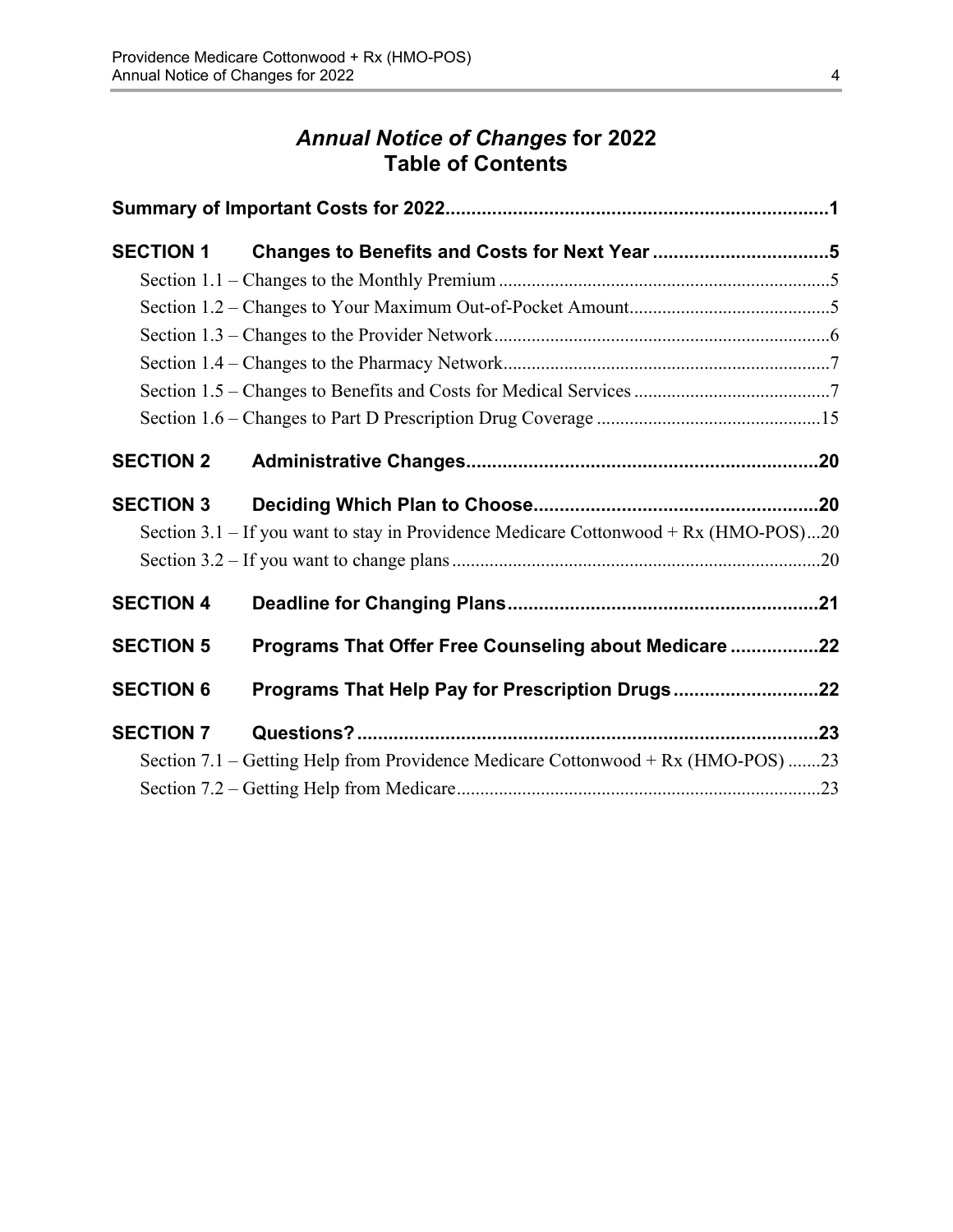# <span id="page-7-0"></span>**SECTION 1 Changes to Benefits and Costs for Next Year**

# <span id="page-7-1"></span>**Section 1.1 – Changes to the Monthly Premium**

| Cost                                                                                        | 2021 (this year)                                        | 2022 (next year)                                                |
|---------------------------------------------------------------------------------------------|---------------------------------------------------------|-----------------------------------------------------------------|
| <b>Monthly premium</b><br>(You must also continue to pay your)<br>Medicare Part B premium.) | \$35                                                    | \$35<br>There is no change for<br>the upcoming benefit<br>year. |
| <b>Optional Supplemental Dental</b><br>Coverage monthly premium                             | Providence WA Basic<br><b>Wrap Dental</b><br>\$29.20    | Providence WA Dental<br>Basic<br>\$34.10                        |
| <b>Optional Supplemental Dental</b><br>Coverage monthly premium                             | Providence WA<br><b>Enhanced Wrap Dental</b><br>\$42.10 | Providence WA Dental<br>Enhanced<br>\$48.00                     |

- Your monthly plan premium will be *more* if you are required to pay a lifetime Part D late enrollment penalty for going without other drug coverage that is at least as good as Medicare drug coverage (also referred to as "creditable coverage") for 63 days or more.
- If you have a higher income, you may have to pay an additional amount each month directly to the government for your Medicare prescription drug coverage.
- Your monthly premium will be *less* if you are receiving "Extra Help" with your prescription drug costs. Please see Section 6 regarding "Extra Help" from Medicare.

### <span id="page-7-2"></span>**Section 1.2 – Changes to Your Maximum Out-of-Pocket Amount**

 amount, you generally pay nothing for covered services for the rest of the year. To protect you, Medicare requires all health plans to limit how much you pay "out-of-pocket" during the year. This limit is called the "maximum out-of-pocket amount." Once you reach this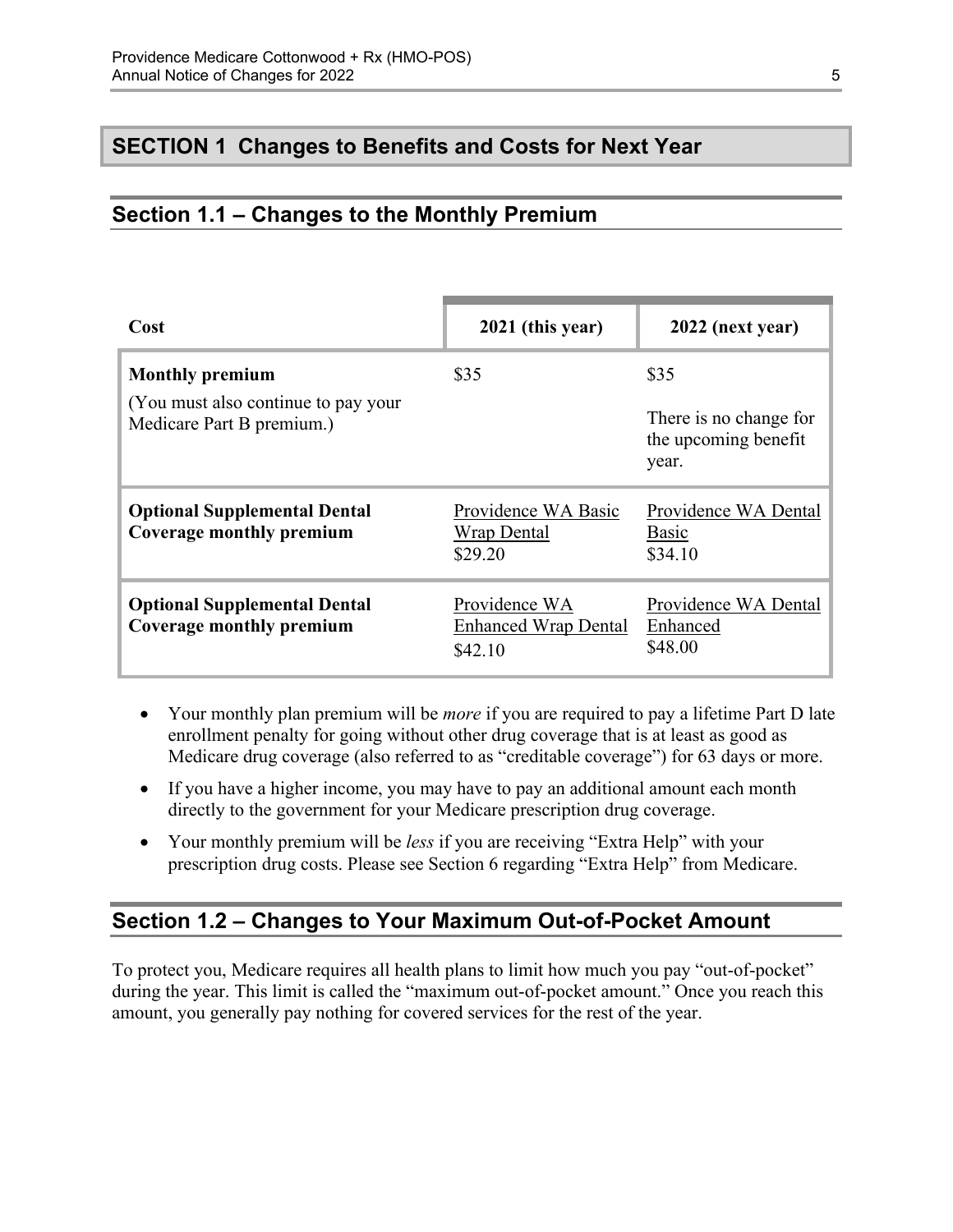| Cost                                                                                                                                                                                                                                                                       | 2021 (this year)                              | 2022 (next year)                                                                                                                                                                                                                                                                                                                |
|----------------------------------------------------------------------------------------------------------------------------------------------------------------------------------------------------------------------------------------------------------------------------|-----------------------------------------------|---------------------------------------------------------------------------------------------------------------------------------------------------------------------------------------------------------------------------------------------------------------------------------------------------------------------------------|
| Maximum out-of-pocket amount<br>Your costs for covered medical<br>services (such as copays) count<br>toward your maximum out-of-<br>pocket amount. Your plan premium<br>and your costs for prescription<br>drugs do not count toward your<br>maximum out-of-pocket amount. | \$4,800 In-Network<br>\$10,000 Out-of-Network | \$4,800 In-Network<br>\$10,000 Out-of-Network<br>Once you have paid<br>\$4,800 out-of-pocket for<br>covered services from in-<br>network providers, you<br>will pay nothing for your<br>covered services for the<br>rest of the calendar year.                                                                                  |
|                                                                                                                                                                                                                                                                            |                                               | Both in-network and out-<br>of-network services count<br>toward your out-of-pocket<br>costs. If you see both in-<br>network and out-of-<br>network providers, or<br>only out-of-network<br>providers, your maximum<br>out-of-pocket costs will<br>be \$10,000 for 2022.<br>There is no change for the<br>upcoming benefit year. |

# <span id="page-8-0"></span>**Section 1.3 – Changes to the Provider Network**

 **to see if your providers (primary care provider, specialists, hospitals, etc.) are in our**  There are changes to our network of providers for next year. An updated *Provider and Pharmacy Directory* is located on our website at [www.ProvidenceHealthAssurance.com/findaprovider.](http://www.ProvidenceHealthAssurance.com/findaprovider) You may also call Customer Service for updated provider information or to ask us to mail you a *Provider and Pharmacy Directory*. **Please review the 2022** *Provider and Pharmacy Directory*  **network**.

It is important that you know that we may make changes to the hospitals, doctors and specialists (providers) that are part of your plan during the year. There are a number of reasons why your provider might leave your plan, but if your doctor or specialist does leave your plan, you have certain rights and protections summarized below:

- Even though our network of providers may change during the year, we must furnish you with uninterrupted access to qualified doctors and specialists.
- We will make a good faith effort to provide you with at least 30 days' notice that your provider is leaving our plan so that you have time to select a new provider.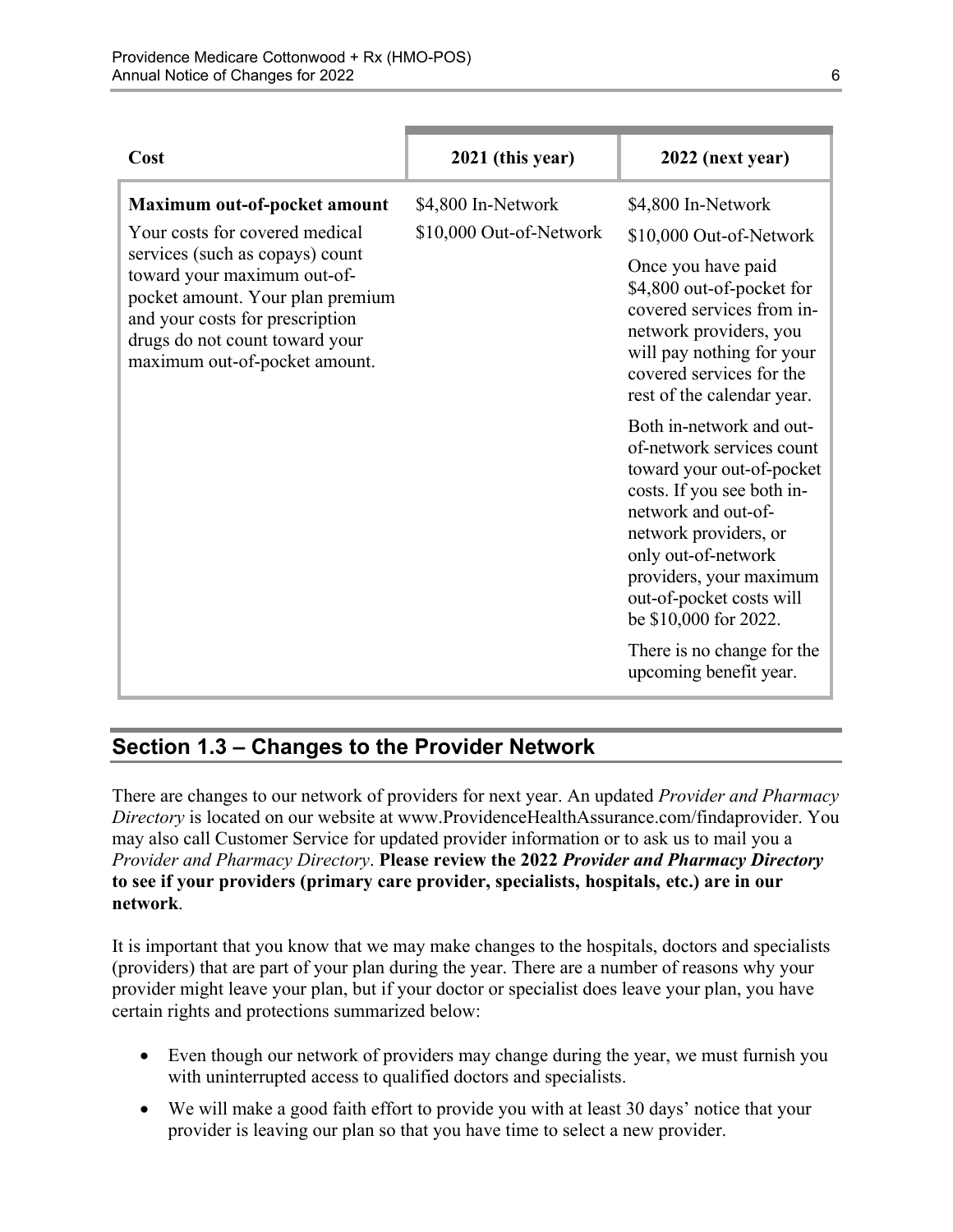- We will assist you in selecting a new qualified provider to continue managing your health care needs.
- If you are undergoing medical treatment you have the right to request, and we will work with you to ensure, that the medically necessary treatment you are receiving is not interrupted.
- If you believe we have not furnished you with a qualified provider to replace your previous provider or that your care is not being appropriately managed, you have the right to file an appeal of our decision.
- If you find out your doctor or specialist is leaving your plan, please contact us so we can assist you in finding a new provider to manage your care.

# <span id="page-9-0"></span>**Section 1.4 – Changes to the Pharmacy Network**

Amounts you pay for your prescription drugs may depend on which pharmacy you use. Medicare drug plans have a network of pharmacies. In most cases, your prescriptions are covered *only* if they are filled at one of our network pharmacies. Our network includes pharmacies with preferred cost sharing, which may offer you lower cost sharing than the standard cost sharing offered by other network pharmacies for some drugs.

There are changes to our network of pharmacies for next year. An updated *Provider and Pharmacy Directory* is located on our website at

[www.ProvidenceHealthAssurance.com/findaprovider](http://www.ProvidenceHealthAssurance.com/findaprovider). You may also call Customer Service for updated provider information or to ask us to mail you a *Provider and Pharmacy Directory*. **Please review the 2022** *Provider and Pharmacy Directory* **to see which pharmacies are in our network**.

# <span id="page-9-1"></span>**Section 1.5 – Changes to Benefits and Costs for Medical Services**

We are changing our coverage for certain medical services next year. The information below describes these changes. For details about the coverage and costs for these services, see Chapter 4, *Medical Benefits Chart (what is covered and what you pay)*, in your *2022 Evidence of Coverage.* 

#### **Opioid treatment program services**

Members of our plan with opioid use disorder (OUD) can receive coverage of services to treat OUD through an Opioid Treatment Program (OTP) which includes the following services:

- U.S. Food and Drug Administration (FDA)-approved opioid agonist and antagonist medication-assisted treatment (MAT) medications.
- Dispensing and administration of MAT medications (if applicable)
- Substance use counseling
- Individual and group therapy
- Toxicology testing
- Intake activities
- Periodic assessments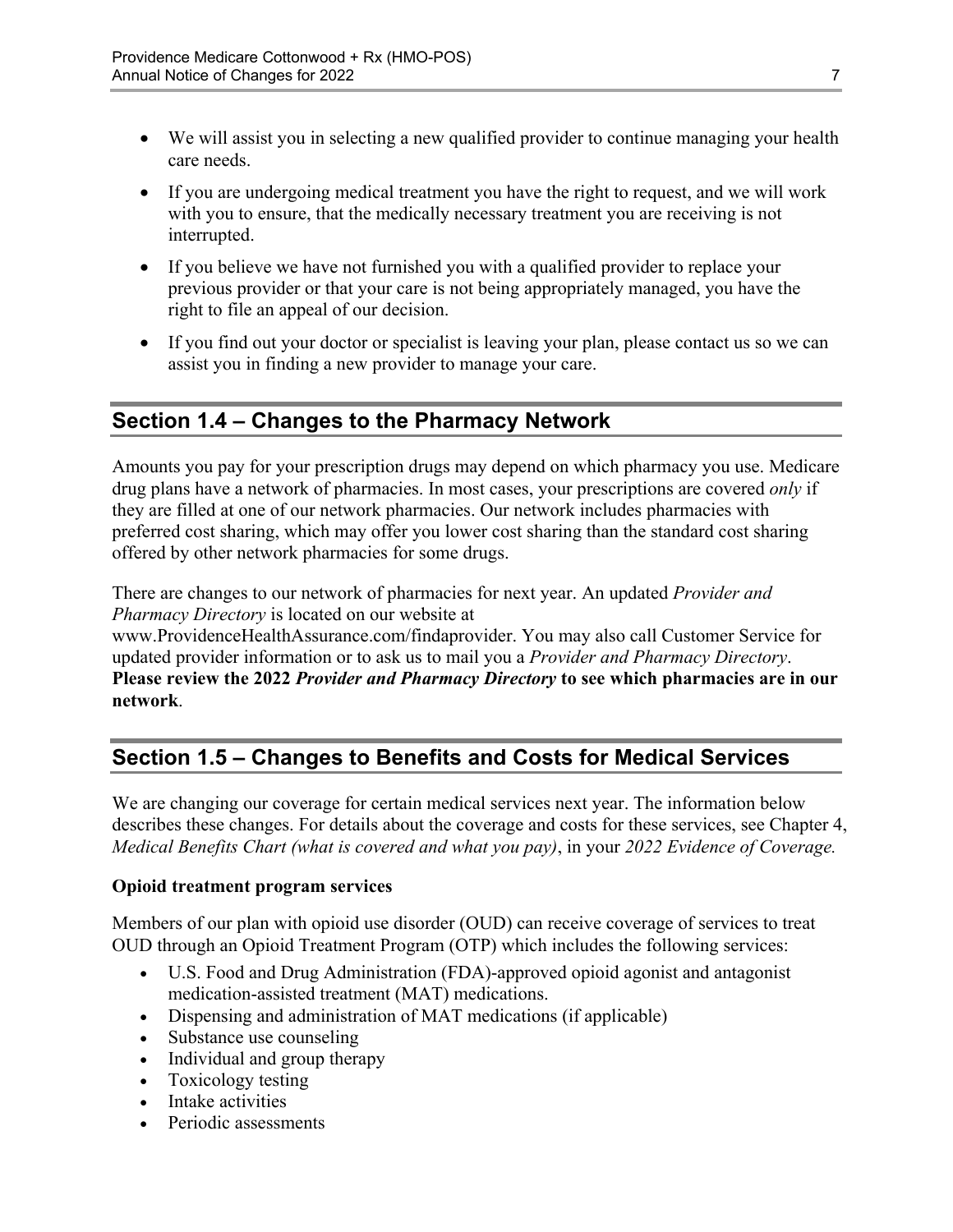| Cost                                                    | 2021 (this year)                                                                                                                                      | 2022 (next year)                                                                                                                                                             |
|---------------------------------------------------------|-------------------------------------------------------------------------------------------------------------------------------------------------------|------------------------------------------------------------------------------------------------------------------------------------------------------------------------------|
| <b>Dental services (embedded</b><br>routine preventive) | <b>In-Network</b><br>You pay a \$15 copayment for<br>each preventive dental visit<br>where any of the following<br>covered services are<br>completed: | <b>In-Network</b><br>You pay a \$15 copayment for<br>each preventive dental visit<br>where any of the following<br>covered services are<br>completed:                        |
|                                                         | Two evaluations in total<br>per calendar year<br>including a maximum of<br>one comprehensive<br>evaluation per 36 months                              | Two evaluations in total<br>per calendar year<br>including a maximum of<br>one comprehensive<br>evaluation per 36 months<br>and one limited oral<br>evaluation per 12 months |
|                                                         | Two cleanings (excluding<br>periodontal cleanings) per<br>calendar year                                                                               | Two cleanings (excluding<br>periodontal cleanings) per<br>calendar year                                                                                                      |
|                                                         | One bitewing x-ray per<br>$\bullet$<br>calendar year or one full<br>mouth diagnostic x-ray<br>every five years                                        | Any combination of<br>bitewing x-rays, two per<br>calendar year or one full<br>mouth diagnostic x-ray,<br>for a total of two                                                 |
|                                                         | Emergency palliative<br>treatment (only if no<br>services other than exam<br>and x-rays were<br>performed on the same<br>date of service)             | Emergency palliative<br>treatment (only if no<br>services other than exam<br>and x-rays were<br>performed on the same<br>date of service)                                    |
|                                                         | <b>Out-of-Network</b><br>Out-of-network services are<br>not covered for routine<br>preventive dental.                                                 | <b>Out-of-Network</b><br>Out-of-network services are<br>not covered for routine<br>preventive dental.                                                                        |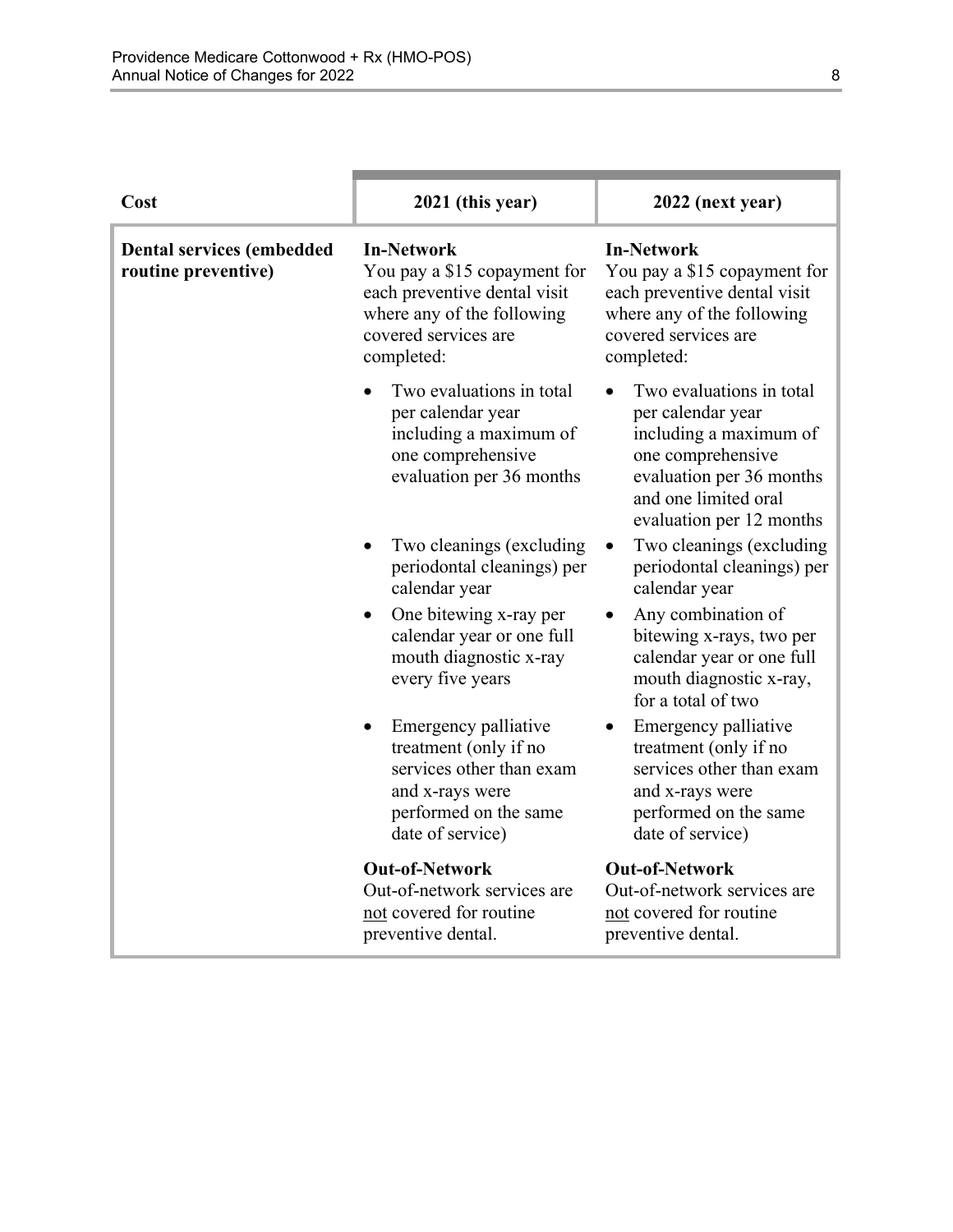٠

| Cost                   | 2021 (this year)                                                                                                                                                                                                                                                                                                                              | 2022 (next year)                                                                                                                                                                                                                                                                                                                                                                                                       |
|------------------------|-----------------------------------------------------------------------------------------------------------------------------------------------------------------------------------------------------------------------------------------------------------------------------------------------------------------------------------------------|------------------------------------------------------------------------------------------------------------------------------------------------------------------------------------------------------------------------------------------------------------------------------------------------------------------------------------------------------------------------------------------------------------------------|
| <b>Fitness benefit</b> | <b>In-Network</b><br>The Silver&Fit <sup>®</sup> Healthy<br>Aging and Exercise Program<br>is offered to eligible<br>Medicare Advantage<br>beneficiaries. The following<br>choices are available to you<br>at no cost: You can select one<br>fitness center membership,<br>one Stay Fit Kit, and one<br>Home Fitness Kit each<br>benefit year. | <b>In-Network</b><br>The Silver&Fit <sup>®</sup> Healthy<br>Aging and Exercise Program<br>is offered to eligible<br>Medicare Advantage<br>beneficiaries. The following<br>choices are available to you<br>at no cost: You can select one<br>fitness center membership<br>and one Home Fitness Kit<br>each benefit year.<br>You also have access to the<br>Premium Fitness Network for<br>an additional cost per month. |
|                        | <b>Out-of-Network</b><br>Out-of-network services are<br>not covered for the fitness<br>benefit.                                                                                                                                                                                                                                               | <b>Out-of-Network</b><br>Out-of-network services are<br>not covered for the fitness<br>benefit.                                                                                                                                                                                                                                                                                                                        |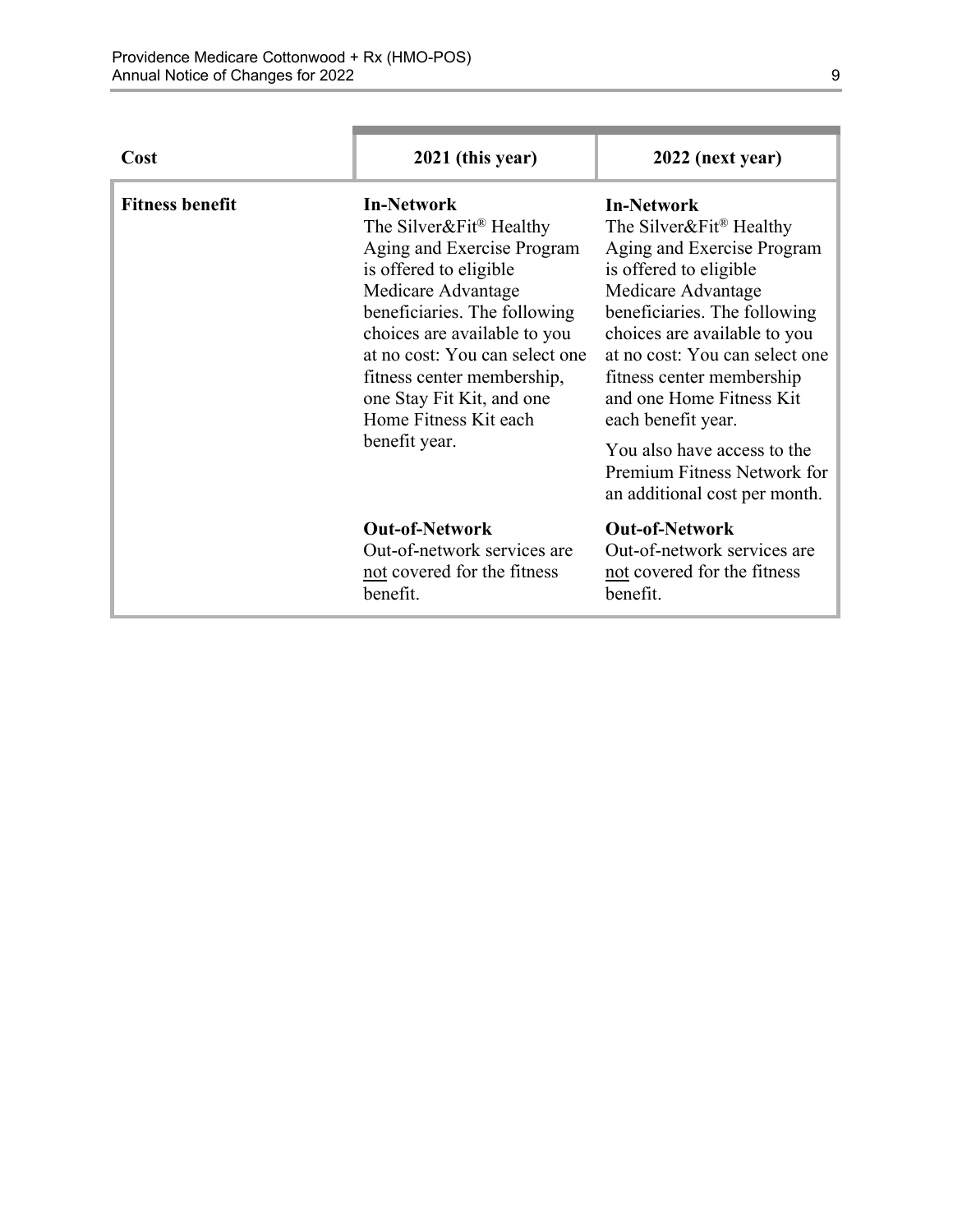**Contract Contract** 

| Cost                               | 2021 (this year)                                                                                   | 2022 (next year)                                                                                                                                                                                                                                                                                                                                                      |
|------------------------------------|----------------------------------------------------------------------------------------------------|-----------------------------------------------------------------------------------------------------------------------------------------------------------------------------------------------------------------------------------------------------------------------------------------------------------------------------------------------------------------------|
| <b>Health and wellness classes</b> | <b>In-Network and Out-of-</b><br><b>Network</b><br>Health and wellness classes<br>are not covered. | <b>In-Network</b><br>There is no copay,<br>coinsurance, or deductible for<br>health and wellness classes.                                                                                                                                                                                                                                                             |
|                                    |                                                                                                    | Health and wellness includes<br>educational classes on the<br>topics of weight<br>management, stress<br>reduction, fall prevention,<br>pain education, urinary<br>incontinence-pelvic floor,<br>osteoporosis, yoga, smoking<br>cessation, progressive<br>disorders and nutrition. You<br>may access classes offered<br>virtually through<br>participating facilities. |
|                                    |                                                                                                    | You have an unlimited<br>allowance for health and<br>wellness classes.                                                                                                                                                                                                                                                                                                |
|                                    |                                                                                                    | <b>Out-of-Network</b><br>Out-of-network services are<br>not covered for health and<br>wellness classes.                                                                                                                                                                                                                                                               |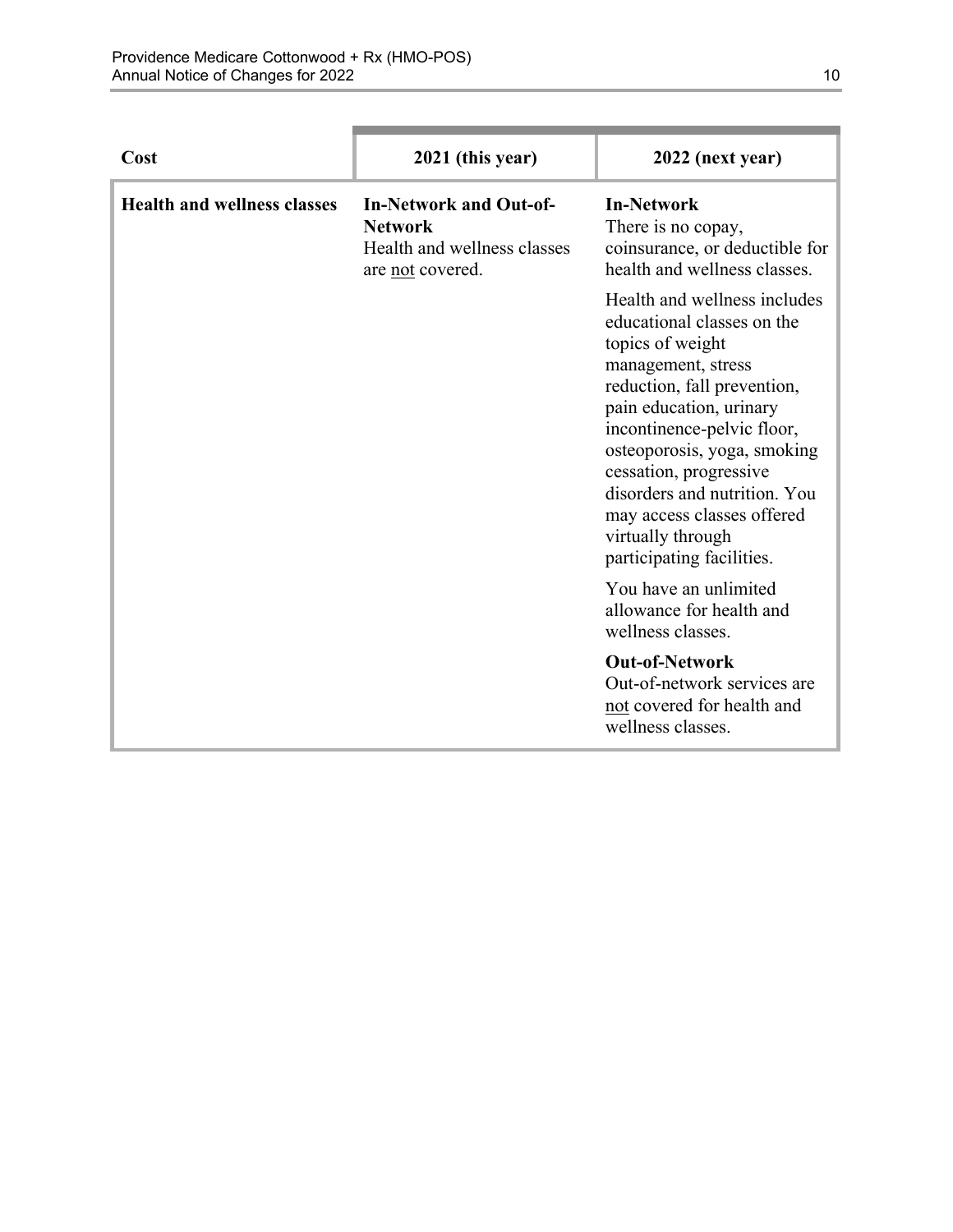| Cost                                                   | 2021 (this year)                                                                                                                                                                                                                   | 2022 (next year)                                                                                                                                                                                                                                                                     |
|--------------------------------------------------------|------------------------------------------------------------------------------------------------------------------------------------------------------------------------------------------------------------------------------------|--------------------------------------------------------------------------------------------------------------------------------------------------------------------------------------------------------------------------------------------------------------------------------------|
| <b>Hearing aids</b>                                    | <b>In-Network</b><br>This benefit is administered<br>by TruHearing                                                                                                                                                                 | <b>In-Network</b><br>This benefit is administered<br>by TruHearing                                                                                                                                                                                                                   |
|                                                        | You pay a \$399 copayment<br>per Advanced hearing aid or<br>a \$699 copayment per<br>Premium hearing aid.                                                                                                                          | You pay a \$699 copayment<br>per Advanced hearing aid or<br>a \$999 copayment per<br>Premium hearing aid.                                                                                                                                                                            |
|                                                        | Hearing Aid purchases<br>include:<br>3 provider visits within<br>first year of hearing aid<br>purchase<br>45-day trial period<br>3-year extended warranty<br>٠<br>48 batteries per aid for<br>$\bullet$<br>non-rechargeable models | Hearing Aid purchases<br>include:<br>First year of follow-up<br>provider visits<br>60-day trial period<br>3-year extended warranty<br>80 batteries per aid for<br>$\bullet$<br>non-rechargeable models<br><b>Out-of-Network</b>                                                      |
|                                                        | <b>Out-of-Network</b><br>Out-of-network services are<br>not covered for hearing aids.                                                                                                                                              | Out-of-network services are<br>not covered for hearing aids.                                                                                                                                                                                                                         |
| <b>Meal delivery program</b><br>(non-Medicare-covered) | <b>In-Network and Out-of-</b><br><b>Network</b><br>Meal delivery program is not<br>covered.                                                                                                                                        | <b>In-Network</b><br>There is no coinsurance,<br>copayment, or deductible for<br>non-Medicare-covered meal<br>delivery program.<br>(two meals per day for 14<br>days (total of 28 meals),<br>immediately following each<br>inpatient hospitalization).<br>There is no plan coverage. |
|                                                        |                                                                                                                                                                                                                                    | limit.<br><b>Out-of-Network</b><br>Out-of-network services are<br>not covered for non-<br>Medicare-covered meal<br>delivery program.                                                                                                                                                 |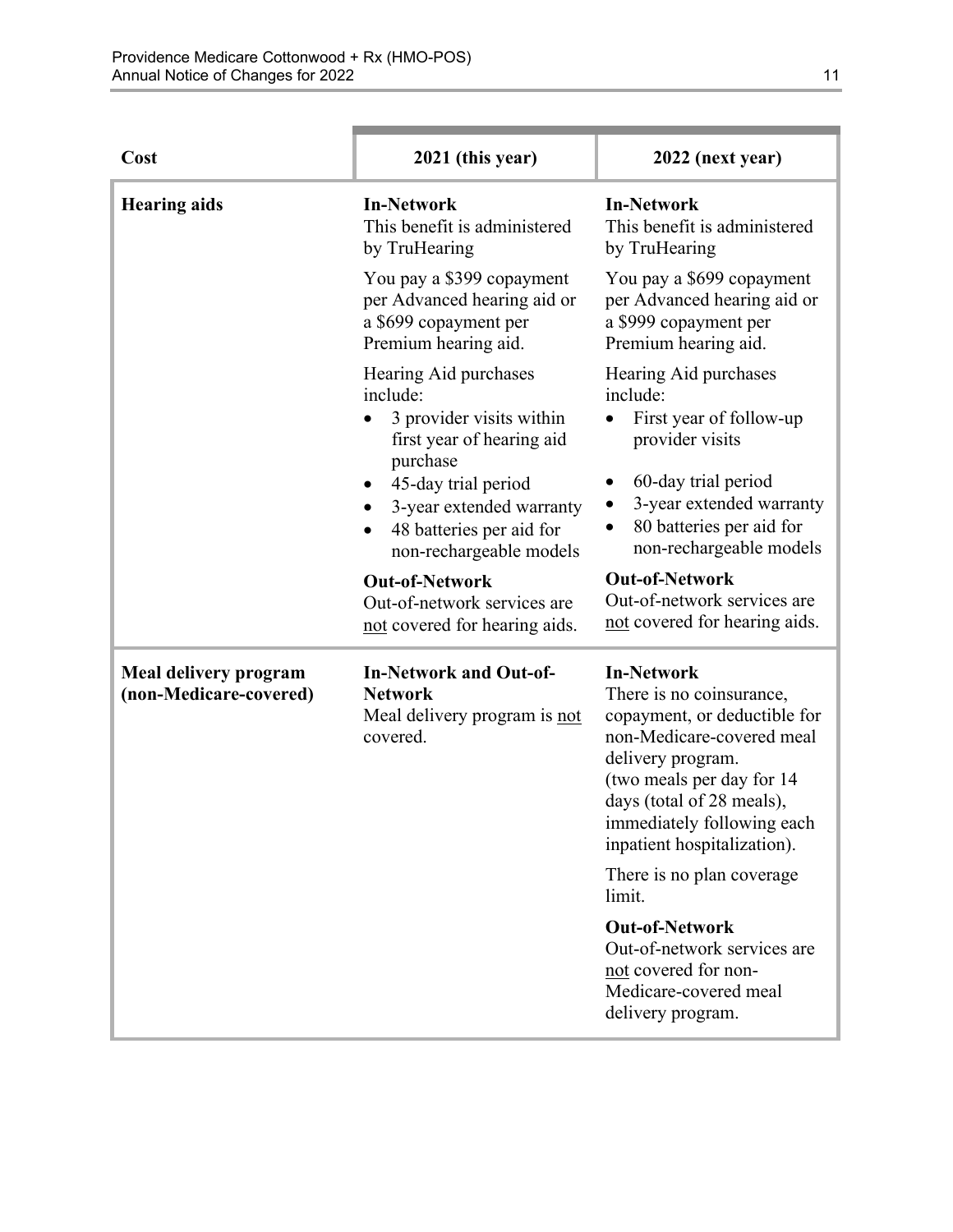| Cost                                                                                                                                 | 2021 (this year)                                                                                                                            | 2022 (next year)                                                                                                                                        |
|--------------------------------------------------------------------------------------------------------------------------------------|---------------------------------------------------------------------------------------------------------------------------------------------|---------------------------------------------------------------------------------------------------------------------------------------------------------|
| <b>Optional Providence WA</b><br><b>Dental Basic</b><br>(this optional supplemental<br>benefit is available for an<br>extra premium) | <b>In-Network</b><br>You pay 0% of the total cost<br>for covered preventive and<br>diagnostic services, including<br>exams and x-rays.      | <b>In-Network</b><br>You pay 0% of the total cost<br>for covered preventive and<br>diagnostic services, including<br>exams, cleanings, and x-rays.      |
|                                                                                                                                      | You pay 50% of the total cost<br>for comprehensive dental<br>diagnostic services.                                                           | You pay 50% of the total cost<br>for comprehensive dental<br>diagnostic services.                                                                       |
|                                                                                                                                      |                                                                                                                                             | The list of services covered<br>by your plan has changed, for<br>a full list of covered services<br>please see your Evidence of<br>Coverage.            |
|                                                                                                                                      | <b>Out-of-Network</b><br>You pay 20% of the total cost<br>for covered preventive and<br>diagnostic services, including<br>exams and x-rays. | <b>Out-of-Network</b><br>You pay 20% of the total cost<br>for covered preventive and<br>diagnostic services, including<br>exams, cleanings, and x-rays. |
|                                                                                                                                      | You pay 60% of the total cost<br>for comprehensive dental<br>diagnostic services.                                                           | You pay 60% of the total cost<br>for comprehensive dental<br>diagnostic services.                                                                       |
|                                                                                                                                      |                                                                                                                                             | The list of services covered<br>by your plan has changed, for<br>a full list of covered services<br>please see your <i>Evidence of</i><br>Coverage.     |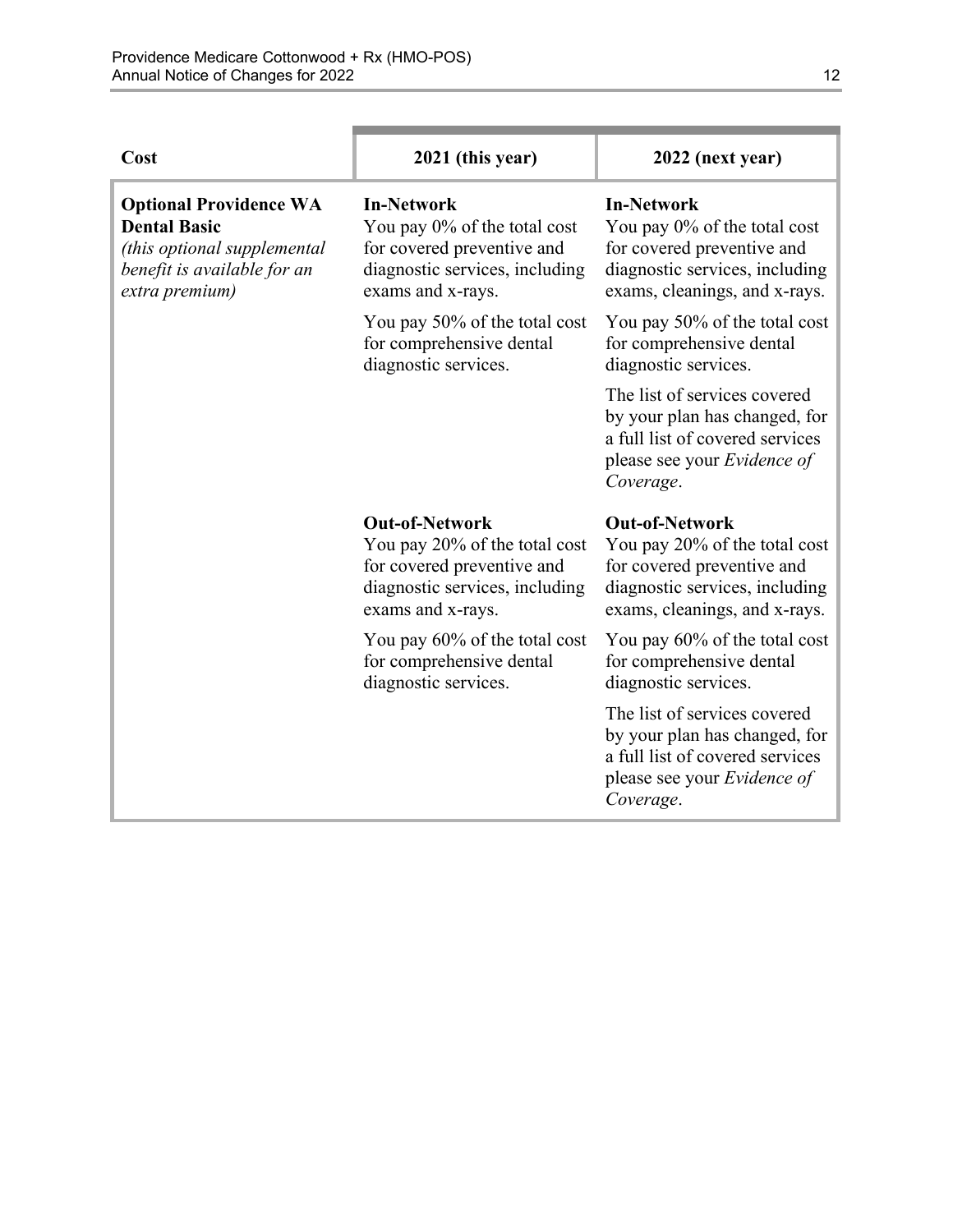| Cost                                                                                                                                    | 2021 (this year)                                                                                                                            | 2022 (next year)                                                                                                                                        |
|-----------------------------------------------------------------------------------------------------------------------------------------|---------------------------------------------------------------------------------------------------------------------------------------------|---------------------------------------------------------------------------------------------------------------------------------------------------------|
| <b>Optional Providence WA</b><br><b>Dental Enhanced</b><br>(this optional supplemental<br>benefit is available for an<br>extra premium) | <b>In-Network</b><br>You pay 0% of the total cost<br>for covered preventive and<br>diagnostic services, including<br>exams and x-rays.      | <b>In-Network</b><br>You pay 0% of the total cost<br>for covered preventive and<br>diagnostic services, including<br>exams, cleanings, and x-rays.      |
|                                                                                                                                         | You pay 50% of the total cost<br>for comprehensive dental<br>diagnostic services.                                                           | You pay 50% of the total cost<br>for comprehensive dental<br>diagnostic services.                                                                       |
|                                                                                                                                         |                                                                                                                                             | The list of services covered<br>by your plan has changed, for<br>a full list of covered services<br>please see your Evidence of<br>Coverage.            |
|                                                                                                                                         | <b>Out-of-Network</b><br>You pay 20% of the total cost<br>for covered preventive and<br>diagnostic services, including<br>exams and x-rays. | <b>Out-of-Network</b><br>You pay 20% of the total cost<br>for covered preventive and<br>diagnostic services, including<br>exams, cleanings, and x-rays. |
|                                                                                                                                         | You pay 60% of the total cost<br>for comprehensive dental<br>diagnostic services.                                                           | You pay 60% of the total cost<br>for comprehensive dental<br>diagnostic services.                                                                       |
|                                                                                                                                         |                                                                                                                                             | The list of services covered<br>by your plan has changed, for<br>a full list of covered services<br>please see your Evidence of<br>Coverage.            |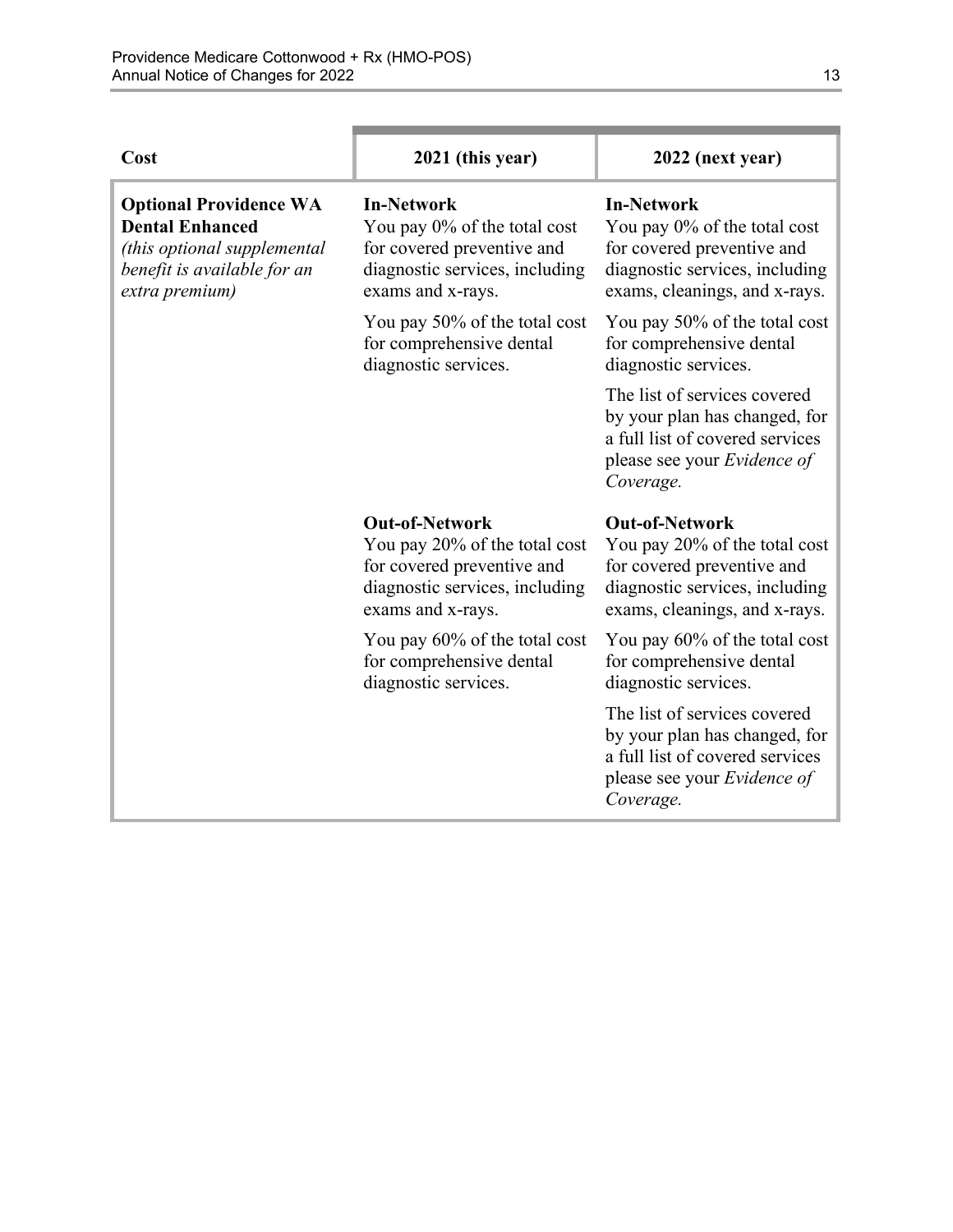| Cost                                                       | 2021 (this year)                                                                                                             | 2022 (next year)                                                                                                                                                                                                                                                                                                                                                                      |
|------------------------------------------------------------|------------------------------------------------------------------------------------------------------------------------------|---------------------------------------------------------------------------------------------------------------------------------------------------------------------------------------------------------------------------------------------------------------------------------------------------------------------------------------------------------------------------------------|
| Over-the-counter (OTC)<br>items                            | <b>In-Network and Out-of-</b><br><b>Network</b><br>Over-the-counter items are<br>not covered.                                | <b>In-Network</b><br>There is no coinsurance,<br>copayment, or deductible for<br>over-the-counter items and<br>nicotine replacement therapy.                                                                                                                                                                                                                                          |
|                                                            |                                                                                                                              | You receive a credit of \$50<br>every 3 months. You can<br>purchase from a catalog via<br>phone, web, or mail through<br>Medline. Unused credit<br>amounts carry over to the<br>next quarterly period and<br>expire on 12/31 of each year.<br><b>Out-of-Network</b><br>Out-of-network services are<br>not covered for over-the-<br>counter items and nicotine<br>replacement therapy. |
| <b>Personal Emergency</b><br><b>Response System (PERS)</b> | <b>In-Network and Out-of-</b><br><b>Network</b><br>Personal Emergency<br>Response System (PERS)<br>services are not covered. | <b>In-Network</b><br>There is no coinsurance,<br>copayment, or deductible for<br>Personal Emergency<br>Response System (PERS)<br>services.<br><b>Out-of-Network</b><br>Out-of-network services are<br>not covered for Personal<br><b>Emergency Response System</b><br>(PERS) services.                                                                                                |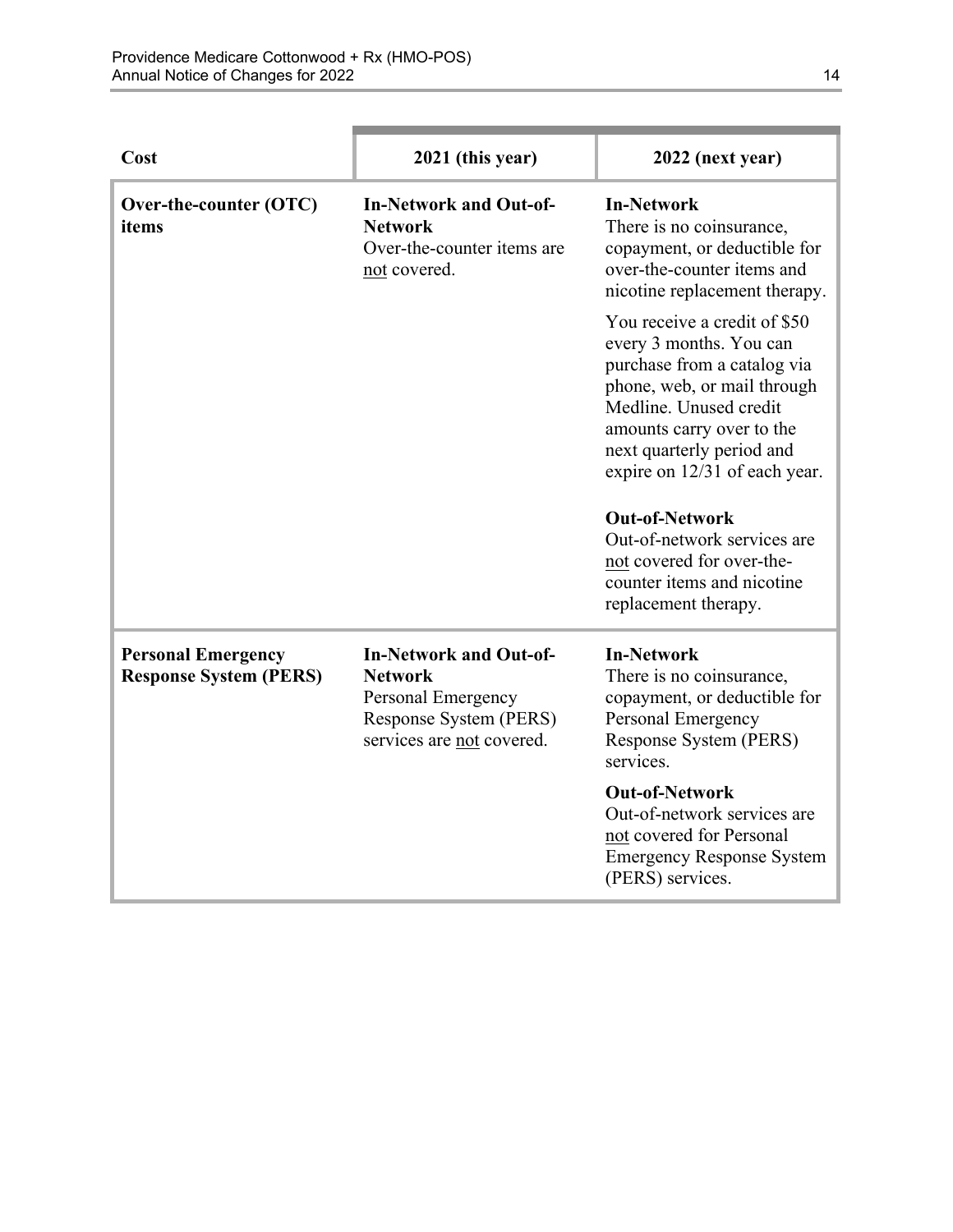| Cost                            | 2021 (this year)                                                                                                 | 2022 (next year)                                                                                                                                      |
|---------------------------------|------------------------------------------------------------------------------------------------------------------|-------------------------------------------------------------------------------------------------------------------------------------------------------|
| <b>Routine hearing services</b> | <b>In-Network and Out-of-</b><br>Network<br>Routine hearing aid<br>fitting/evaluation visits are<br>not covered. | <b>In-Network</b><br>This benefit is administered<br>by TruHearing<br>There is no coinsurance,<br>copayment, or deductible for<br>routine hearing aid |
|                                 |                                                                                                                  | fitting/evaluation visits.<br><b>Out-of-Network</b>                                                                                                   |
|                                 |                                                                                                                  | Out-of-network services are<br>not covered for routine<br>hearing aid fitting/evaluation<br>visits.                                                   |

# <span id="page-17-0"></span>**Section 1.6 – Changes to Part D Prescription Drug Coverage**

#### **Changes to Our Drug List**

Our list of covered drugs is called a Formulary or "Drug List." A copy of our Drug List is provided electronically.

We made changes to our Drug List, including changes to the drugs we cover and changes to the restrictions that apply to our coverage for certain drugs. **Review the Drug List to make sure your drugs will be covered next year and to see if there will be any restrictions.** 

If you are affected by a change in drug coverage, you can:

- **Work with your doctor (or other prescriber) and ask the plan to make an exception**  to cover the drug.
	- o To learn what you must do to ask for an exception, see Chapter 9 of your *E*v*idence of Coverage (What to do if you have a problem or complaint (coverage decisions, appeals, complaints))* or call Customer Service.
- **Work with your doctor (or other prescriber) to find a different drug** that we cover. You can call Customer Service to ask for a list of covered drugs that treat the same medical condition.

 Section 5.2 of the *Evidence of Coverage.*) During the time when you are getting a temporary In some situations, we are required to cover a temporary supply of a non-formulary drug in the first 90 days of the plan year or the first 90 days of membership to avoid a gap in therapy. (To learn more about when you can get a temporary supply and how to ask for one, see Chapter 5, supply of a drug, you should talk with your doctor to decide what to do when your temporary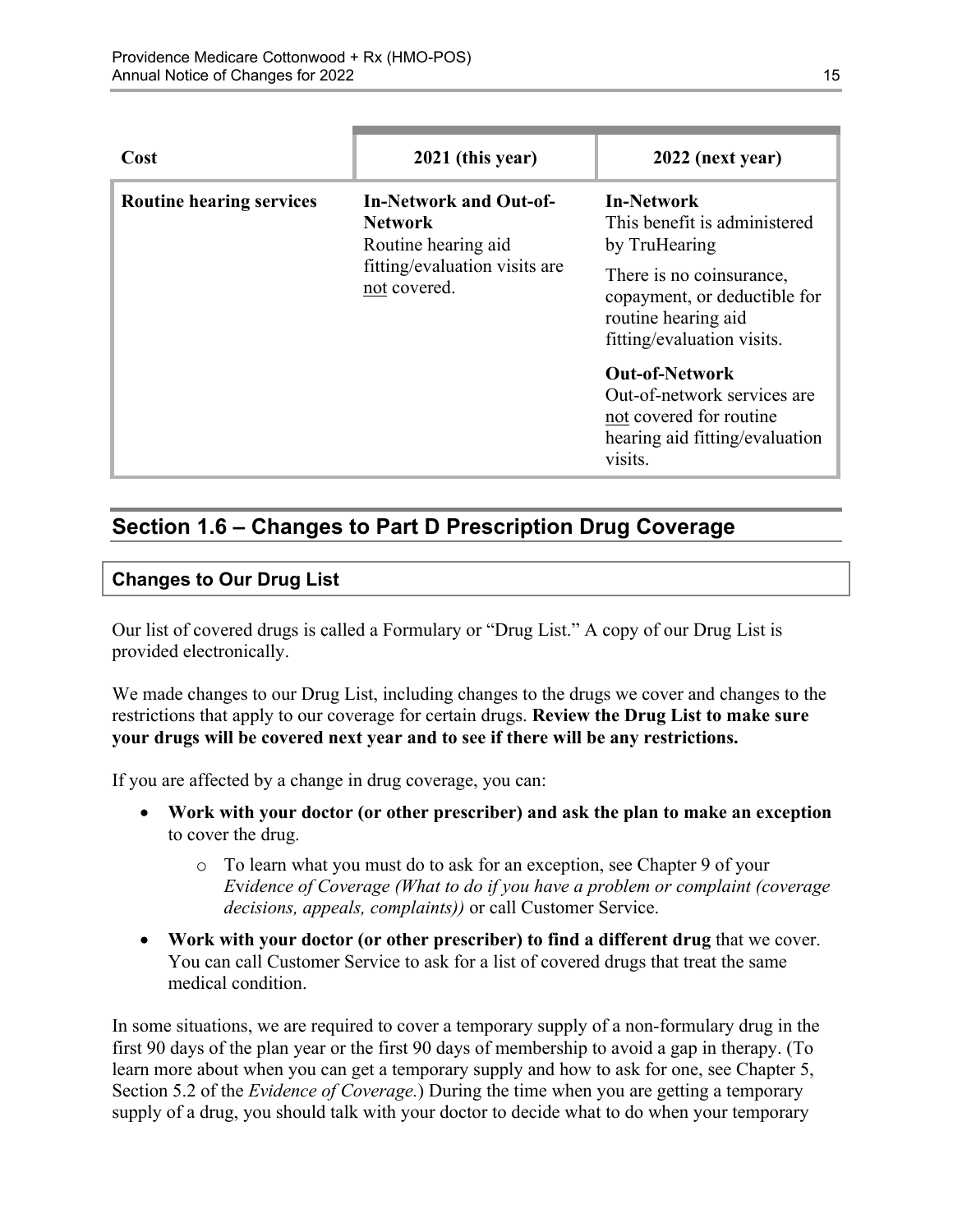supply runs out. You can either switch to a different drug covered by the plan or ask the plan to make an exception for you and cover your current drug.

If you had an approved formulary exception during the previous year, a new request may need to be submitted for the current year. To see if you need a new formulary exception request, you may call Customer Service.

Most of the changes in the Drug List are new for the beginning of each year. However, during the year, we might make other changes that are allowed by Medicare rules.

When we make these changes to the Drug List during the year, you can still work with your doctor (or other prescriber) and ask us to make an exception to cover the drug. We will also continue to update our online Drug List as scheduled and provide other required information to reflect drug changes. (To learn more about changes we may make to the Drug List, see Chapter 5, Section 6 of the Evidence of Coverage.)

### **Changes to Prescription Drug Costs**

*Note:* If you are in a program that helps pay for your drugs ("Extra Help"), **the information about costs for Part D prescription drugs may not apply to you.** We have included a separate insert, called the "Evidence of Coverage Rider for People Who Get Extra Help Paying for Prescription Drugs" (also called the "Low Income Subsidy Rider" or the "LIS Rider"), which tells you about your drug costs. If you receive "Extra Help" and didn't receive this insert with this packet, please call Customer Service and ask for the "LIS Rider."

There are four "drug payment stages." How much you pay for a Part D drug depends on which drug payment stage you are in. (You can look in Chapter 6, Section 2 of your *Evidence of Coverage* for more information about the stages.)

The information below shows the changes for next year to the first two stages – the Yearly Deductible Stage and the Initial Coverage Stage. (Most members do not reach the other two stages – the Coverage Gap Stage or the Catastrophic Coverage Stage. To get information about your costs in these stages, look at Chapter 6, Sections 6 and 7, in the *Evidence of Coverage*, which is located on our website at [www.ProvidenceHealthAssurance.com.](http://www.ProvidenceHealthAssurance.com) You may also call Customer Service to ask us to mail you an *Evidence of Coverage*.)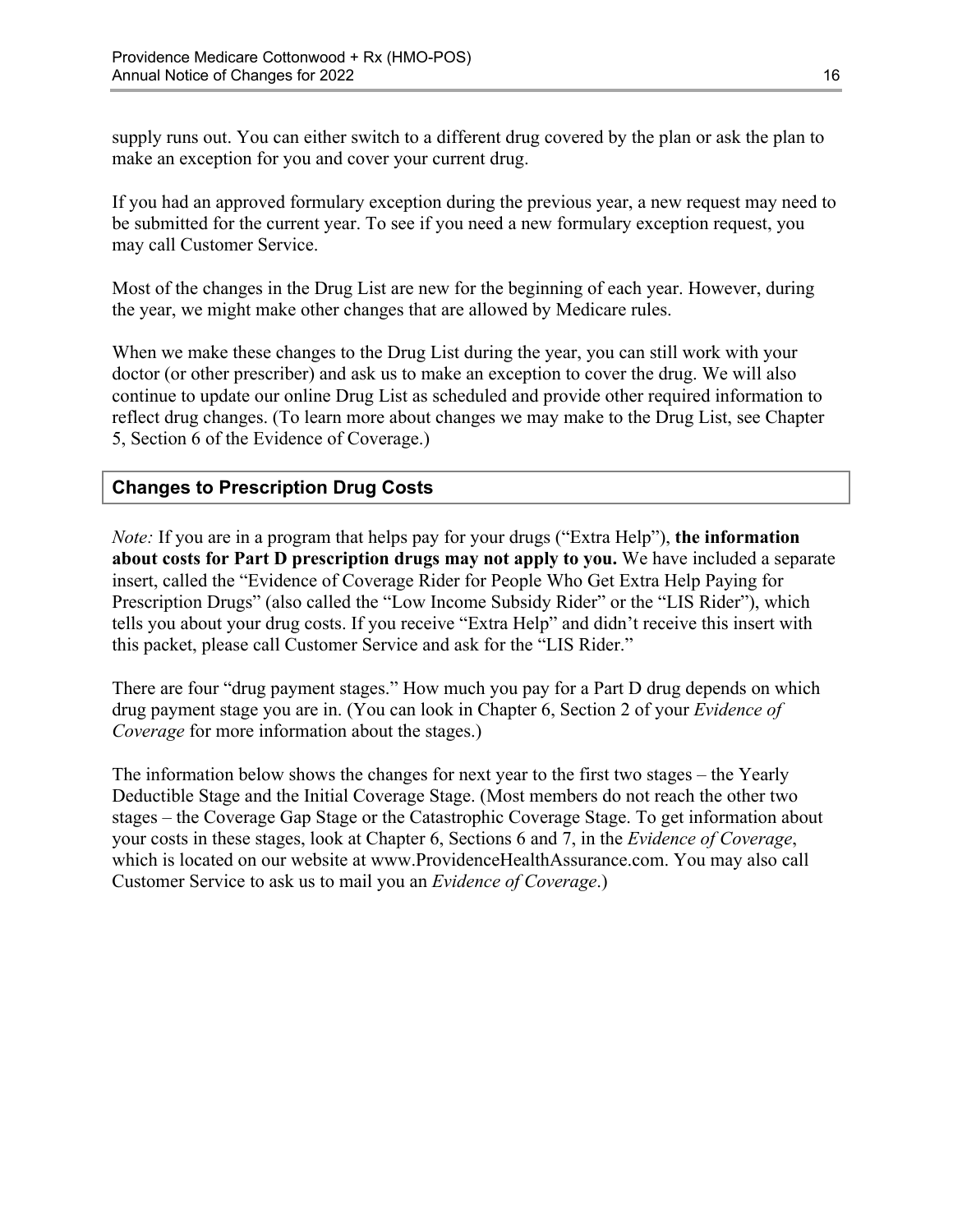### **Changes to the Deductible Stage**

| <b>Stage</b>                                      | 2021 (this year)                                                                                                                                                                                                                                                                                                                                                                                                                                                                                                        | 2022 (next year)                                                                  |
|---------------------------------------------------|-------------------------------------------------------------------------------------------------------------------------------------------------------------------------------------------------------------------------------------------------------------------------------------------------------------------------------------------------------------------------------------------------------------------------------------------------------------------------------------------------------------------------|-----------------------------------------------------------------------------------|
| <b>Stage 1: Yearly Deductible</b><br><b>Stage</b> | The deductible is \$125.<br>During this stage, you pay<br>\$0 per prescription cost<br>sharing for drugs on Tier 1<br>and \$10 per prescription<br>cost sharing for drugs on<br>Tier 2 from a <i>preferred</i><br>retail pharmacy; \$16 per<br>prescription cost sharing<br>for drugs on Tier 1 and<br>\$20 per prescription cost<br>sharing for drugs on Tier 2<br>from a <i>standard</i> retail<br>pharmacy; and the full<br>cost of drugs on Tier 3, 4,<br>and 5 until you have<br>reached the yearly<br>deductible. | Because we have no<br>deductible, this payment<br>stage does not apply to<br>you. |

### **Changes to Your Cost Sharing in the Initial Coverage Stage**

To learn how copayments and coinsurance work, look at Chapter 6, Section 1.2, *Types of out-ofpocket costs you may pay for covered drugs* in your *Evidence of Coverage*.

| <b>Stage</b>                                                                                                                                             | 2021 (this year)                                                                                | 2022 (next year)                                                                                |
|----------------------------------------------------------------------------------------------------------------------------------------------------------|-------------------------------------------------------------------------------------------------|-------------------------------------------------------------------------------------------------|
| <b>Stage 2: Initial Coverage Stage</b><br>During this stage, the plan pays its<br>share of the cost of your drugs and<br>you pay your share of the cost. | Your cost for a one-month<br>supply at a network<br>pharmacy:                                   | Your cost for a one-month<br>supply at a network<br>pharmacy:                                   |
| The costs in this row are for a one-<br>month (30-day) supply when you<br>fill your prescription at a network<br>pharmacy.                               | <b>Tier 1 Preferred Generic:</b><br>Standard cost sharing:<br>You pay \$16 per<br>prescription. | <b>Tier 1 Preferred Generic:</b><br>Standard cost sharing:<br>You pay \$16 per<br>prescription. |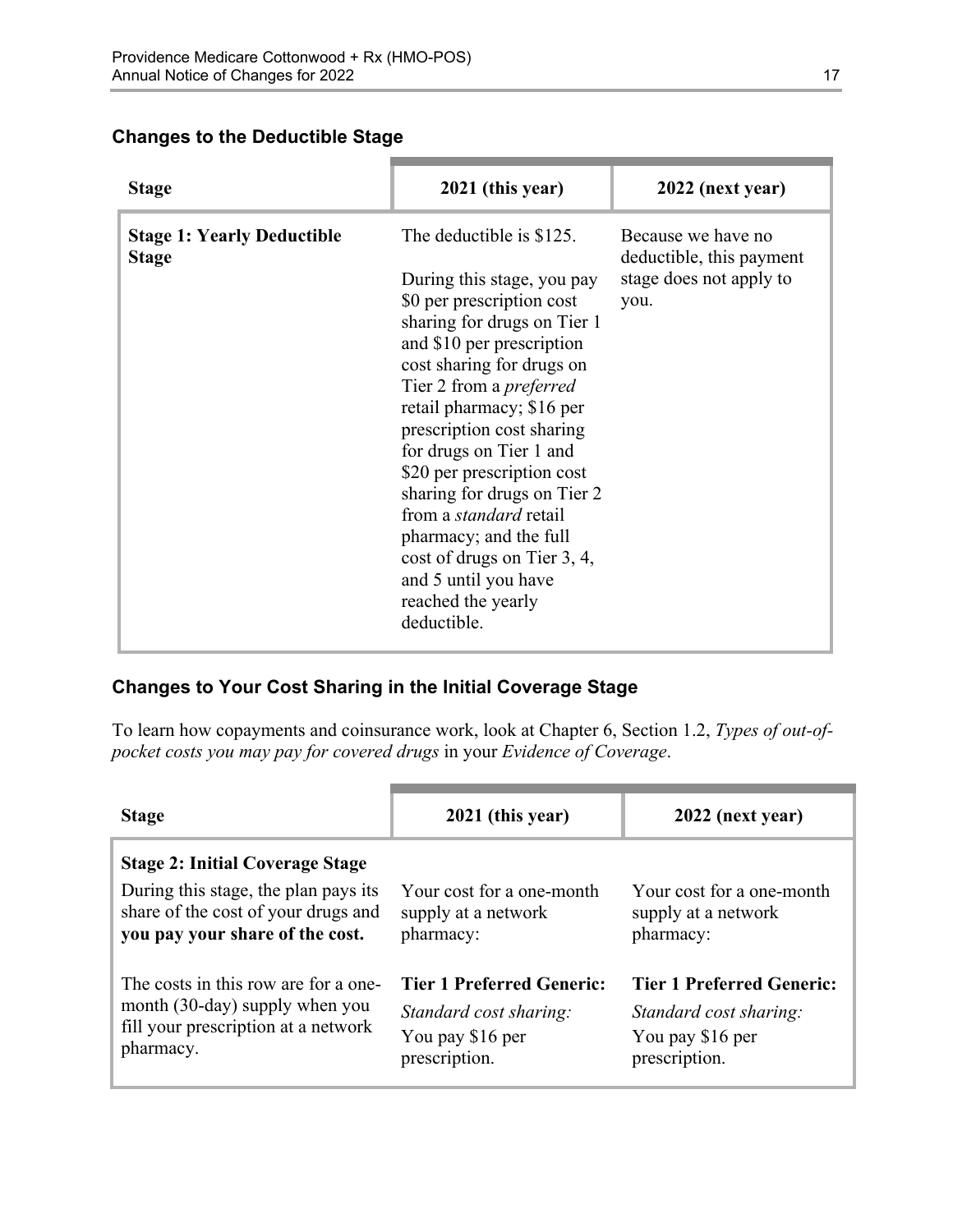| <b>Stage</b>                                                                                                                                                    | 2021 (this year)                                                                                                            | 2022 (next year)                                                                                                        |
|-----------------------------------------------------------------------------------------------------------------------------------------------------------------|-----------------------------------------------------------------------------------------------------------------------------|-------------------------------------------------------------------------------------------------------------------------|
| For information about the costs for<br>a long-term supply or for mail-<br>order prescriptions, look in<br>Chapter 6, Section 5 of your<br>Evidence of Coverage. | Preferred cost sharing:<br>You pay \$0 per<br>prescription.                                                                 | Preferred cost sharing:<br>You pay \$0 per<br>prescription.                                                             |
| We changed the tier for some of                                                                                                                                 | <b>Tier 2 Generic:</b>                                                                                                      | <b>Tier 2 Generic:</b>                                                                                                  |
| the drugs on our Drug List. To see<br>if your drugs will be in a different<br>tier, look them up on the Drug<br>List.                                           | Standard cost sharing:<br>You pay \$20 per<br>prescription.                                                                 | Standard cost sharing:<br>You pay \$20 per<br>prescription.                                                             |
|                                                                                                                                                                 | Additional coverage for<br>Select Insulins not<br>available.                                                                | You pay \$20 per<br>prescription for Select<br>Insulins.                                                                |
|                                                                                                                                                                 | Preferred cost sharing:<br>You pay \$10 per<br>prescription.                                                                | Preferred cost sharing:<br>You pay \$10 per<br>prescription.                                                            |
|                                                                                                                                                                 | Additional coverage for<br>Select Insulins not<br>available.                                                                | You pay \$10 per<br>prescription for Select<br>Insulins.                                                                |
|                                                                                                                                                                 | <b>Tier 3 Preferred Brand:</b>                                                                                              | <b>Tier 3 Preferred Brand:</b>                                                                                          |
|                                                                                                                                                                 | Standard cost sharing:<br>You pay \$47 per<br>prescription.<br>Additional coverage for<br>Select Insulins not<br>available. | Standard cost sharing:<br>You pay \$47 per<br>prescription.<br>You pay \$35 per<br>prescription for Select<br>Insulins. |
|                                                                                                                                                                 | Preferred cost sharing:<br>You pay \$47 per<br>prescription.                                                                | Preferred cost sharing:<br>You pay \$47 per<br>prescription.                                                            |
|                                                                                                                                                                 | Additional coverage for<br>Select Insulins not<br>available.                                                                | You pay \$35 per<br>prescription for Select<br>Insulins.                                                                |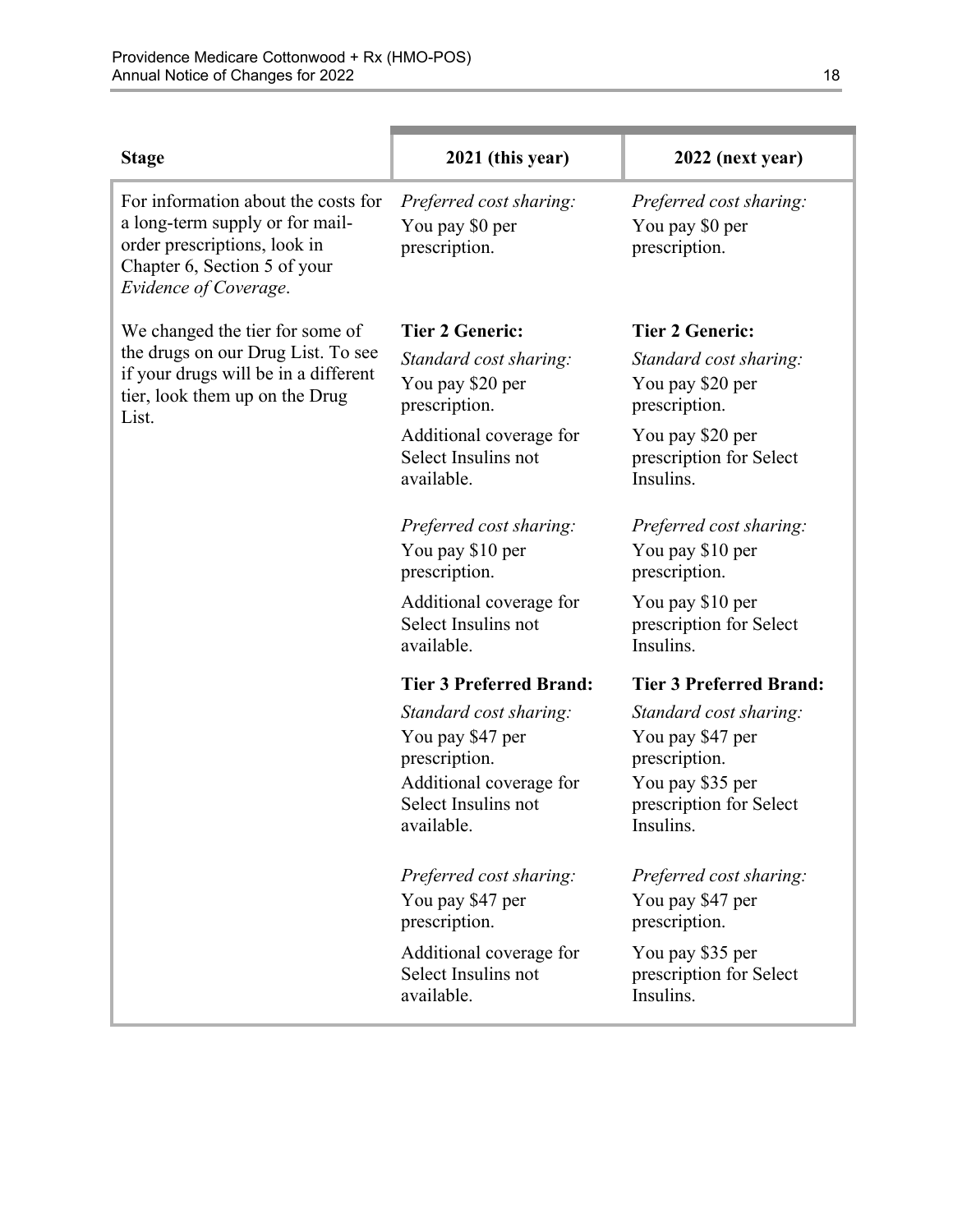| <b>Stage</b> | 2021 (this year)                                                                                                    | 2022 (next year)                                                                                                    |
|--------------|---------------------------------------------------------------------------------------------------------------------|---------------------------------------------------------------------------------------------------------------------|
|              | <b>Tier 4 Non-Preferred</b><br>Drug:                                                                                | <b>Tier 4 Non-Preferred</b><br>Drug:                                                                                |
|              | Standard cost sharing:<br>You pay \$100 per<br>prescription.                                                        | Standard cost sharing:<br>You pay \$100 per<br>prescription.                                                        |
|              | Preferred cost sharing:<br>You pay \$100 per<br>prescription.                                                       | Preferred cost sharing:<br>You pay \$100 per<br>prescription.                                                       |
|              | <b>Tier 5 Specialty:</b>                                                                                            | <b>Tier 5 Specialty:</b>                                                                                            |
|              | Standard cost sharing:<br>You pay 30% of the total<br>cost.                                                         | Standard cost sharing:<br>You pay 33% of the total<br>cost.                                                         |
|              | Preferred cost sharing:<br>You pay 30% of the total<br>cost.                                                        | Preferred cost sharing:<br>You pay 33% of the total<br>cost.                                                        |
|              | Tier 6: Not covered                                                                                                 | <b>Tier 6 \$0 Part D Vaccines:</b><br>Standard cost sharing:<br>You pay \$0 per<br>prescription.                    |
|              |                                                                                                                     | Preferred cost sharing:<br>You pay \$0 per<br>prescription.                                                         |
|              | Once your total drug costs<br>have reached \$4,130, you<br>will move to the next stage<br>(the Coverage Gap Stage). | Once your total drug costs<br>have reached \$4,430, you<br>will move to the next stage<br>(the Coverage Gap Stage). |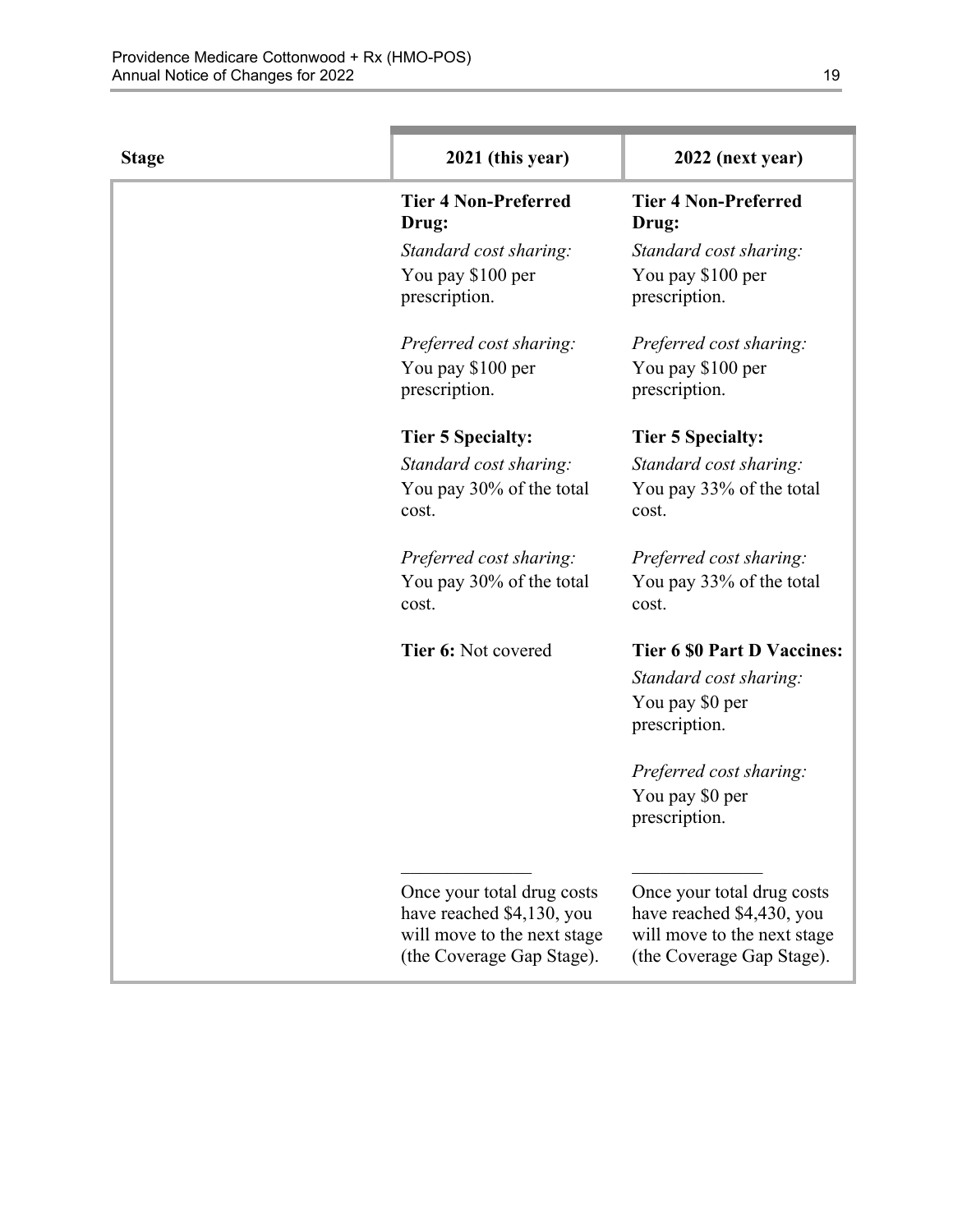### **Changes to the Coverage Gap and Catastrophic Coverage Stages**

The other two drug coverage stages – the Coverage Gap Stage and the Catastrophic Coverage Stage – are for people with high drug costs. **Most members do not reach the Coverage Gap Stage or the Catastrophic Coverage Stage**. Providence Medicare Cottonwood + Rx (HMO-POS) offers additional gap coverage for Select Insulins. During the Coverage Gap stage, your out-ofpocket costs for Select Insulins will be \$10-\$35 per month. For information about your costs in these stages, look at Chapter 6, Sections 6 and 7, in your *Evidence of Coverage*.

# <span id="page-22-0"></span>**SECTION 2 Administrative Changes**

| <b>Description</b>                                                   | 2021 (this year)                                                                                                                          | 2022 (next year)                                                                                                                                                   |
|----------------------------------------------------------------------|-------------------------------------------------------------------------------------------------------------------------------------------|--------------------------------------------------------------------------------------------------------------------------------------------------------------------|
| Medicare Part B prescription<br>drugs - Step Therapy<br>requirement. | There is no step therapy<br>requirement for Medicare<br>Part B prescription drugs.                                                        | Medicare Part B<br>prescription drugs may be<br>subject to a step therapy<br>requirement. Refer to the<br>2022 Evidence of Coverage<br>for additional information. |
| <b>Optional Supplemental Dental</b><br>plan name                     | The optional supplemental<br>dental plan names are<br>Providence WA Basic Wrap<br>Dental and Providence WA<br><b>Enhanced Wrap Dental</b> | The optional supplemental<br>dental plan names are<br>Providence WA Dental<br>Basic and Providence WA<br>Dental Enhanced.                                          |

# <span id="page-22-1"></span>**SECTION 3 Deciding Which Plan to Choose**

# <span id="page-22-2"></span>**Section 3.1 – If you want to stay in Providence Medicare Cottonwood + Rx (HMO-POS)**

**To stay in our plan you don't need to do anything.** If you do not sign up for a different plan or change to Original Medicare by December 7, you will automatically be enrolled in our Providence Medicare Cottonwood + Rx (HMO-POS).

# <span id="page-22-3"></span>**Section 3.2 – If you want to change plans**

We hope to keep you as a member next year but if you want to change for 2022 follow these steps: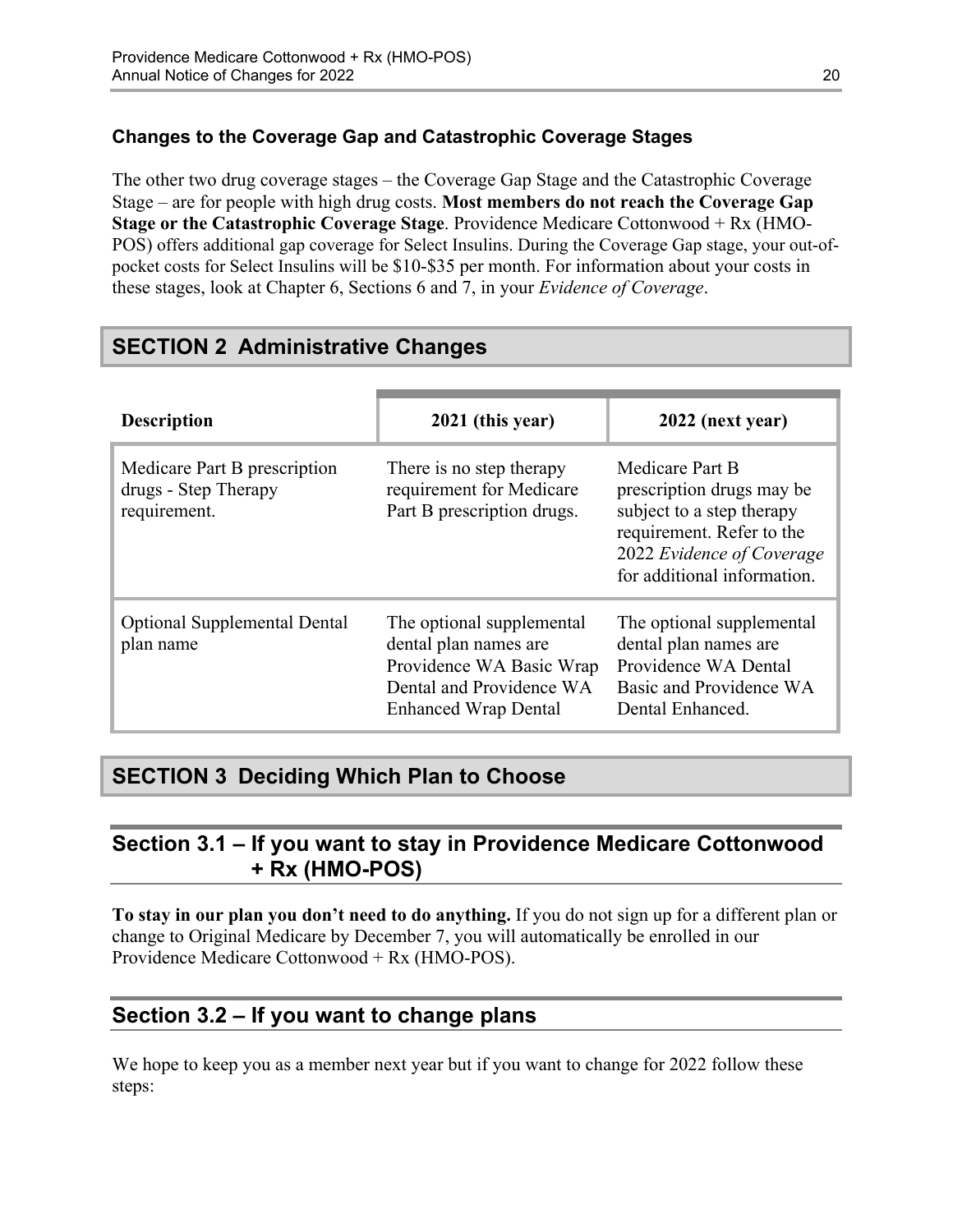### **Step 1: Learn about and compare your choices**

- You can join a different Medicare health plan timely,
- *OR*-- You can change to Original Medicare. If you change to Original Medicare, you will need to decide whether to join a Medicare drug plan. If you do not enroll in a Medicare drug plan, please see Section 1.1 regarding a potential Part D late enrollment penalty.

To learn more about Original Medicare and the different types of Medicare plans, read the *Medicare & You 2022* handbook, call your State Health Insurance Assistance Program (see Section 5), or call Medicare (see Section 7.2).

You can also find information about plans in your area by using the Medicare Plan Finder on the Medicare website. Go to [www.medicare.gov/plan-compare](http://www.medicare.gov/plan-compare). **Here, you can find information about costs, coverage, and quality ratings for Medicare plans.** 

As a reminder, Providence Health Assurance offers other Medicare health plans These other plans may differ in coverage, monthly premiums, and cost-sharing amounts.

### **Step 2: Change your coverage**

- To **change to a different Medicare health plan**, enroll in the new plan. You will automatically be disenrolled from Providence Medicare Cottonwood + Rx (HMO-POS).
- To **change to Original Medicare with a prescription drug plan,** enroll in the new drug plan. You will automatically be disenrolled from Providence Medicare Cottonwood + Rx (HMO-POS).
- To **change to Original Medicare without a prescription drug plan**, you must either:
	- $\circ$  Send us a written request to disenroll. Contact Customer Service if you need more information on how to do this (phone numbers are in Section 7.1 of this booklet).
	- o  *or –* Contact **Medicare**, at 1-800-MEDICARE (1-800-633-4227), 24 hours a day, 7 days a week, and ask to be disenrolled. TTY users should call 1-877-486-2048.

# <span id="page-23-0"></span>**SECTION 4 Deadline for Changing Plans**

If you want to change to a different plan or to Original Medicare for next year, you can do it from **October 15 until December 7.** The change will take effect on January 1, 2022.

#### **Are there other times of the year to make a change?**

In certain situations, changes are also allowed at other times of the year. For example, people with Medicaid, those who get "Extra Help" paying for their drugs, those who have or are leaving employer coverage, and those who move out of the service area may be allowed to make a change at other times of the year. For more information, see Chapter 10, Section 2.3 of the *Evidence of Coverage.*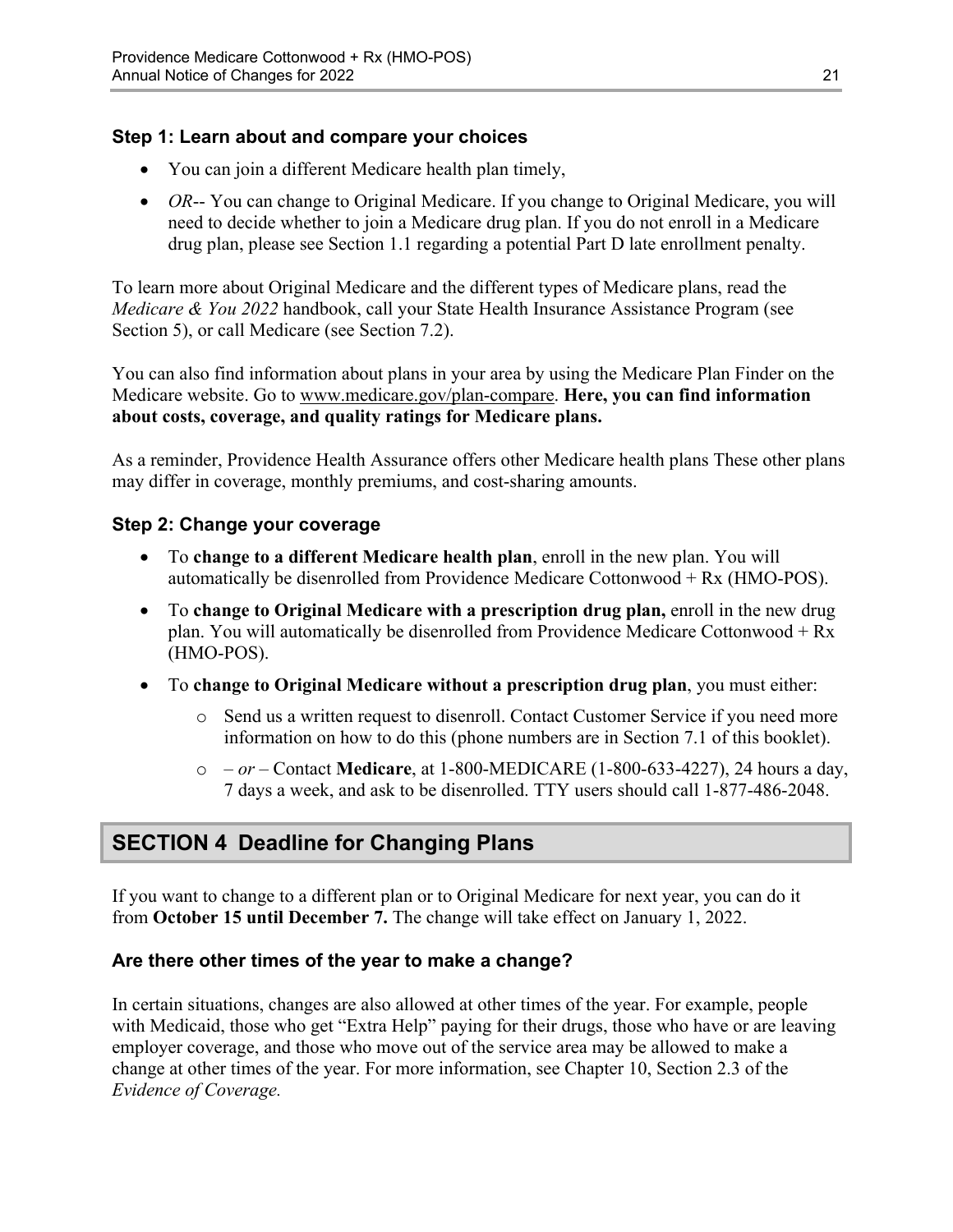Chapter 10, Section 2.2 of the *Evidence of Coverage*. If you enrolled in a Medicare Advantage plan for January 1, 2022, and don't like your plan choice, you can switch to another Medicare health plan (either with or without Medicare prescription drug coverage) or switch to Original Medicare (either with or without Medicare prescription drug coverage) between January 1 and March 31, 2022. For more information, see

# <span id="page-24-0"></span>**SECTION 5 Programs That Offer Free Counseling about Medicare**

The State Health Insurance Assistance Program (SHIP) is a government program with trained counselors in every state. In Washington, the SHIP is called Statewide Health Insurance Benefits Advisors (SHIBA).

 SHIBA is independent (not connected with any insurance company or health plan). It is a state program that gets money from the Federal government to give **free** local health insurance counseling to people with Medicare. SHIBA counselors can help you with your Medicare questions or problems. They can help you understand your Medicare plan choices and answer questions about switching plans. You can call SHIBA at 1-800-562-6900 (TTY 360-586-0241). You can learn more about SHIBA by visiting their website [\(www.insurance.wa.gov/shiba\)](http://www.insurance.wa.gov/shiba).

# <span id="page-24-1"></span>**SECTION 6 Programs That Help Pay for Prescription Drugs**

You may qualify for help paying for prescription drugs.

- **"Extra Help" from Medicare.** People with limited incomes may qualify for "Extra Help" to pay for their prescription drug costs. If you qualify, Medicare could pay up to 75% or more of your drug costs including monthly prescription drug premiums, annual deductibles, and coinsurance. Additionally, those who qualify will not have a coverage gap or late enrollment penalty. Many people are eligible and don't even know it. To see if you qualify, call:
	- $\circ$  1-800-MEDICARE (1-800-633-4227). TTY users should call 1-877-486-2048, 24 hours a day/7 days a week;
	- o The Social Security Office at 1-800-772-1213 between 7 am and 7 pm, Monday through Friday. TTY users should call, 1-800-325-0778 (applications); or
	- o Your State Medicaid Office (applications).
- **Prescription Cost-sharing Assistance for Persons with HIV/AIDS.** The AIDS Drug Assistance Program (ADAP) helps ensure that ADAP-eligible individuals living with HIV/AIDS have access to life-saving HIV medications. Individuals must meet certain criteria, including proof of State residence and HIV status, low income as defined by the State, and uninsured/under-insured status. Medicare Part D prescription drugs that are also covered by ADAP qualify for prescription cost-sharing assistance through Early Intervention Program (EIP). For information on eligibility criteria, covered drugs, or how to enroll in the program, please call EIP at 1-877-376-9316.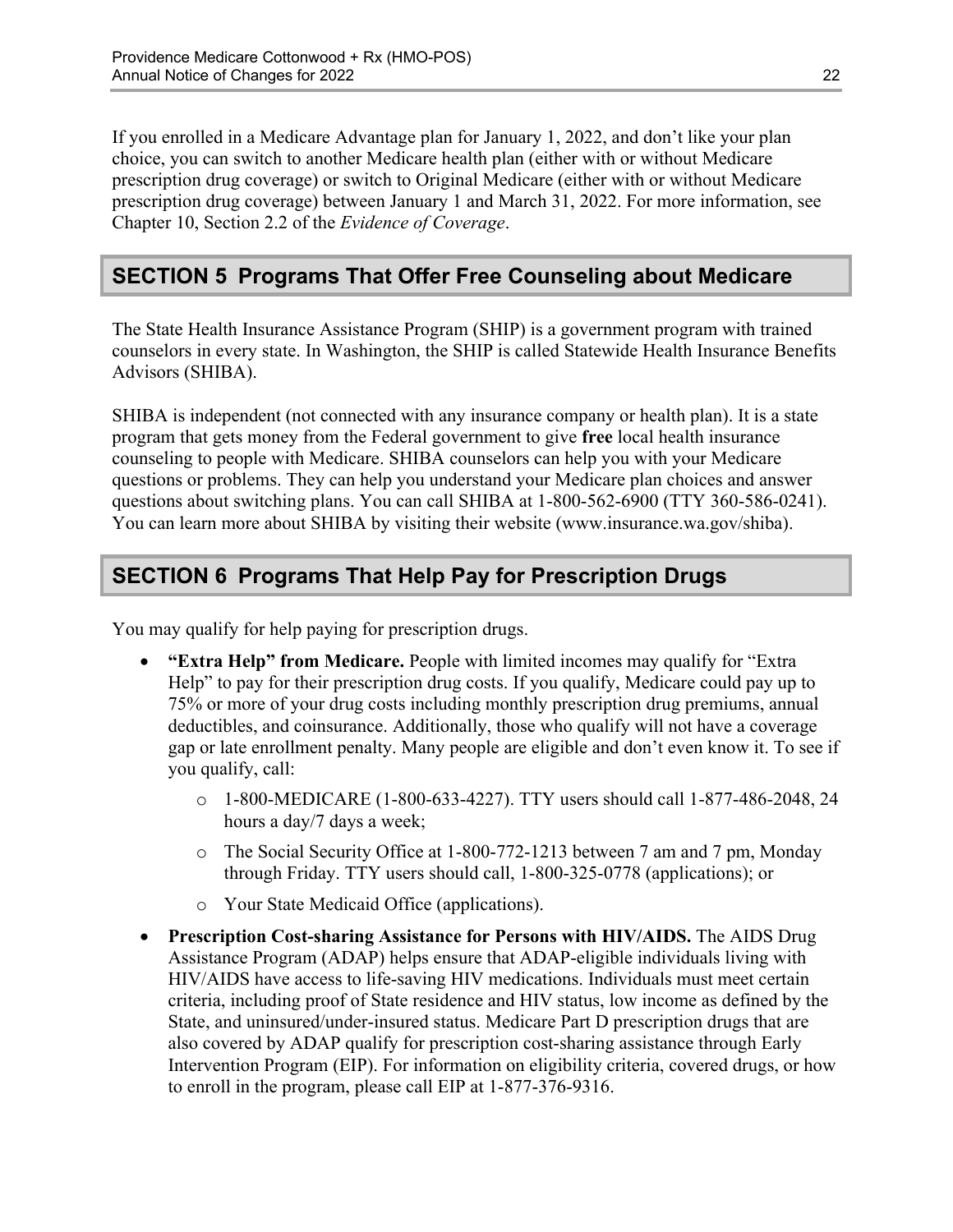# <span id="page-25-0"></span>**SECTION 7 Questions?**

# <span id="page-25-1"></span>**Section 7.1 – Getting Help from Providence Medicare Cottonwood + Rx (HMO-POS)**

Questions? We're here to help. Please call Customer Service at 503-574-8000 or 1-800-603 2340. (TTY only, call 711). We are available for phone calls 8 a.m. to 8 p.m. (Pacific Time), seven days a week. Calls to these numbers are free.

### **Read your 2022** *Evidence of Coverage* **(it has details about next year's benefits and costs)**

This *Annual Notice of Changes* gives you a summary of changes in your benefits and costs for 2022. For details, look in the 2022 *Evidence of Coverage* for Providence Medicare Cottonwood + Rx (HMO-POS). The *Evidence of Coverage* is the legal, detailed description of your plan benefits. It explains your rights and the rules you need to follow to get covered services and prescription drugs. A copy of the *Evidence of Coverage* is located on our website at [www.ProvidenceHealthAssurance.com.](http://www.ProvidenceHealthAssurance.com) You may also call Customer Service to ask us to mail you an *Evidence of Coverage*.

### **Visit our Website**

You can also visit our website at [www.ProvidenceHealthAssurance.com](http://www.ProvidenceHealthAssurance.com). As a reminder, our website has the most up-to-date information about our provider network (*Provider and Pharmacy Directory*) and our list of covered drugs (Formulary/Drug List).

# <span id="page-25-2"></span>**Section 7.2 – Getting Help from Medicare**

To get information directly from Medicare:

### **Call 1-800-MEDICARE (1-800-633-4227)**

You can call 1-800-MEDICARE (1-800-633-4227), 24 hours a day, 7 days a week. TTY users should call 1-877-486-2048.

#### **Visit the Medicare Website**

You can visit the Medicare website ([www.medicare.gov\)](http://www.medicare.gov/). It has information about cost, coverage, and quality ratings to help you compare Medicare health plans. You can find information about plans available in your area by using the Medicare Plan Finder on the Medicare website. (To view the information about plans, go to [www.medicare.gov/plan-compare.](http://www.medicare.gov/plan-compare))